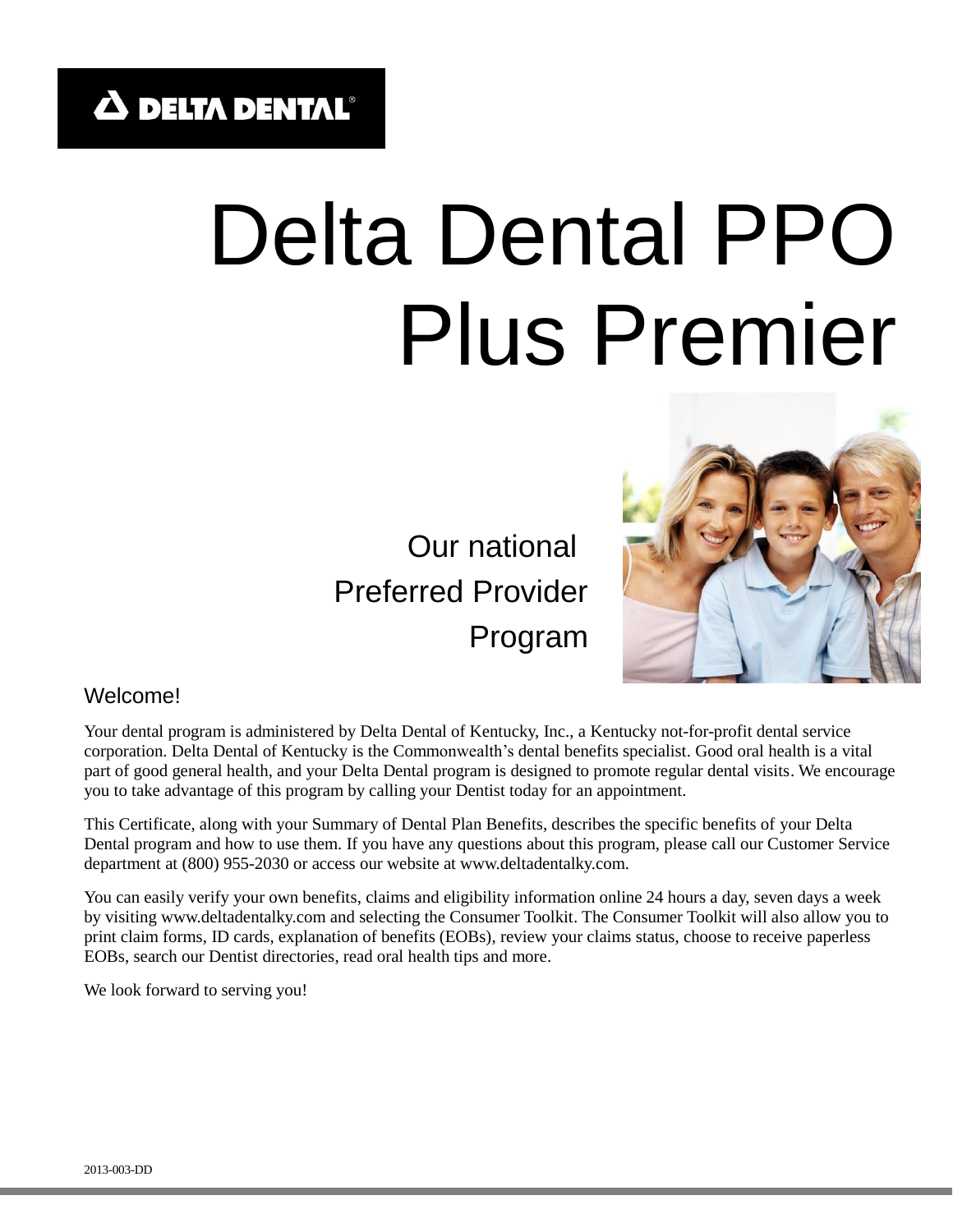# **TABLE OF CONTENTS**

| 1.  |  |
|-----|--|
| 2.  |  |
| 3.  |  |
| 4.  |  |
| 5.  |  |
| 6.  |  |
| 7.  |  |
| 8.  |  |
| 9.  |  |
| 10. |  |
| 11. |  |
| 12. |  |

**Note: Please read this Certificate with the Summary of Dental Plan Benefits. The Summary of Dental Plan Benefits lists the specific provisions of your group dental Plan. If a statement in the Summary conflicts with a statement in this Certificate, the statement in the Summary applies to this Plan and you should ignore the conflicting statement in this Certificate.**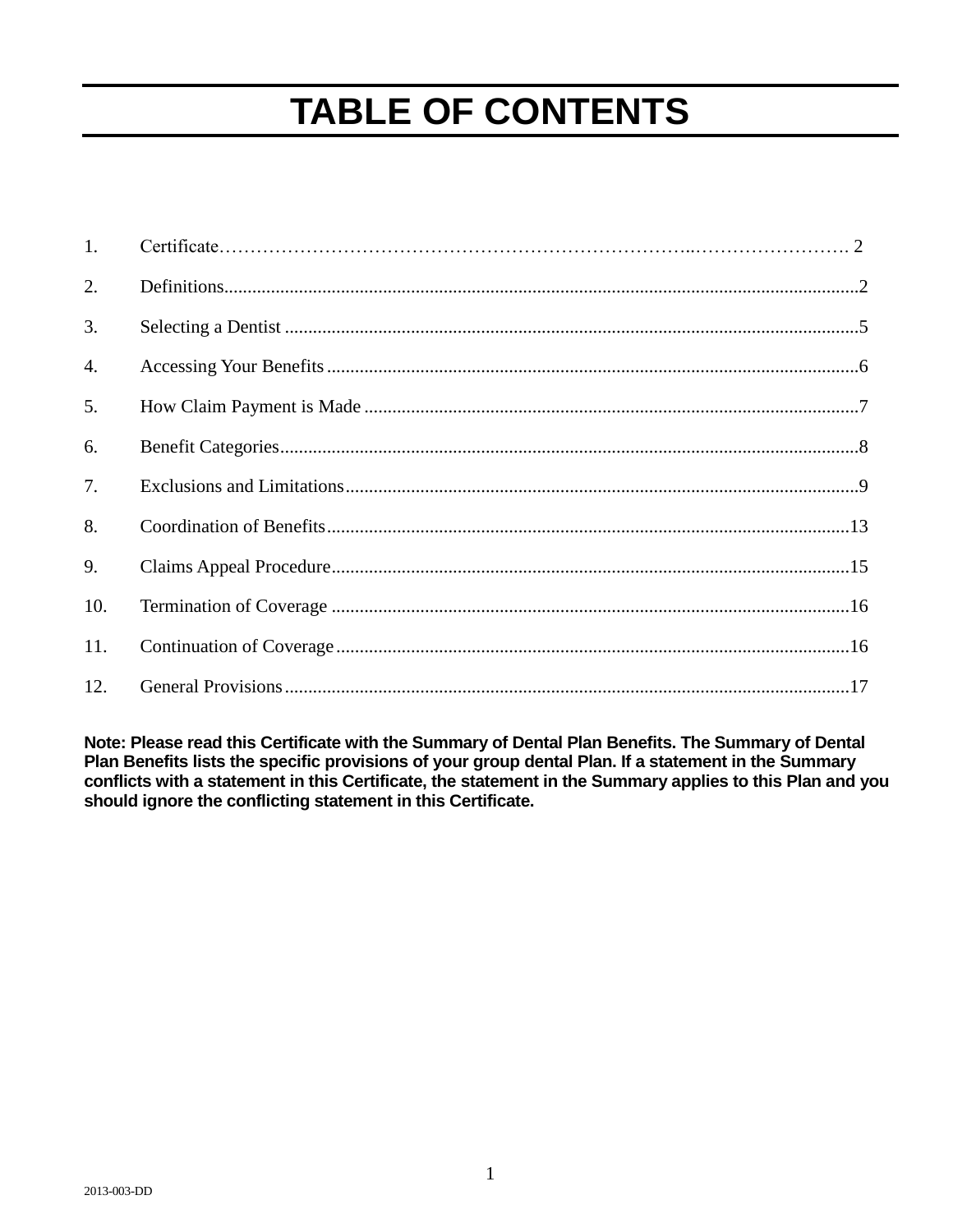# **1. Delta Dental PPO Plus Premier Certificate**

Delta Dental of Kentucky, Inc., issues this Certificate to you, the Subscriber. The Certificate is a summary of your dental benefits coverage. It reflects and is subject to a contract between Delta Dental and your employer or organization.

The Benefits provided under This Plan are subject to change as required by any state or federal law.

Delta Dental agrees to provide Benefits as described in this Certificate and the Summary of Dental Plan Benefits.

# **2. Definitions**

**This section defines terms having special meanings in the Certificate and Summary of Dental Plan Benefits. A word or phrase starting with a capital letter has a special meaning. It is defined either in this Definitions section or in the text itself.** 

#### Adverse Benefit Determination

Any denial, reduction or termination of the benefits for which you filed a claim; or any failure to make payment (in whole or in part) for the benefits you sought, including any determination based on eligibility.

#### Alternate Benefit

A Benefit provided in cases where alternative methods of treatment exist for the same Dental Service. In this case, Benefits are provided for the least costly, professionally acceptable treatment. This is a determination of Benefits under this Plan. It is not a recommendation of which service should be provided. The Dentist and patient should decide the course of

treatment. If the dental procedure used is different from the procedure covered under this Certificate, the Dentist may bill the patient for the difference between the Maximum Approved Fee for the service provided and the amount paid by Delta Dental for the claim.

#### Benefit Year

The annual period of your coverage as shown in the Summary of Dental Plan Benefits. Your Benefit Year ends at the same time your coverage ends.

#### **Benefits**

Payment for the Covered Services under This Plan.

#### **Certificate**

This document is your Certificate of Coverage. Delta Dental will provide Benefits as described in this Certificate and the Summary of Dental Plan Benefits. Any changes in this Certificate will be based on changes to the contract between Delta Dental and your Group. The Certificate may also be referred to as This Plan.

## Children or Child

Your natural children; stepchildren; adopted children; children by virtue of legal guardianship; or children who reside with you during the waiting period for adoption or legal guardianship.

#### Completion Dates

The date that treatment is complete. Some procedures may require more than one appointment before they can be completed. Treatment is complete:

- For dentures and partial dentures, on the delivery dates;
- For crowns and bridgework, on the permanent cementation date;
- For root canals and periodontal treatment, on the date of the final procedure that completes treatment.
- For appliances, on the date the appliance is placed.
- For implants, on the date the implant is placed.

#### Copayment

The percentage of the bill that you are responsible for after you have met your Deductible, if any. Please refer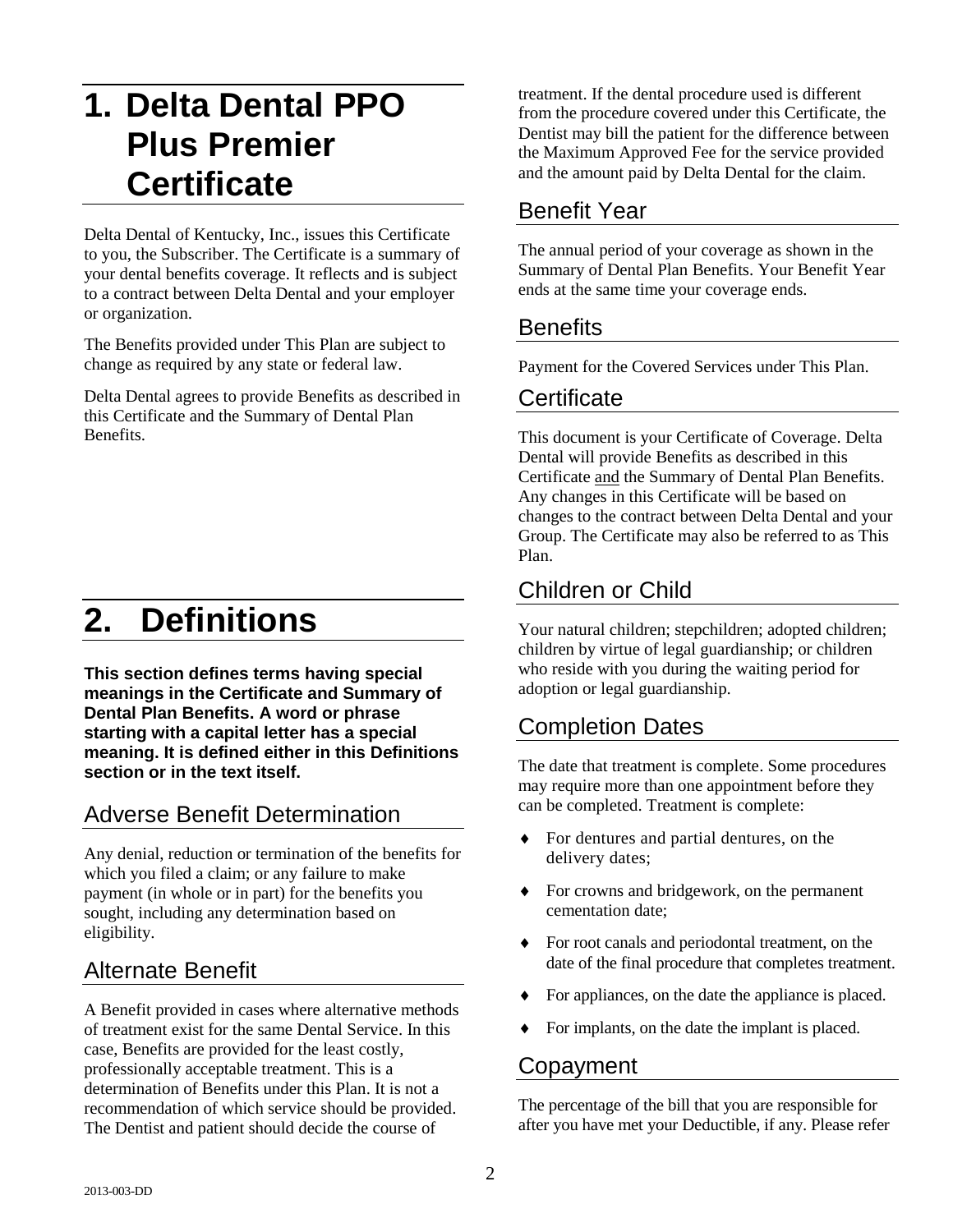to The Summary of Dental Benefits for percentages and Deductibles.

## Cosmetic Dentistry

Any procedure that is for general appearance and is not caused by disease, prevention, diagnosis, injury, decay, fracture or orthodontic correction.

#### Covered Services

The Dental Services shown in your Summary of Dental Plan Benefits are the Covered Services that will be paid under This Plan. The Covered Services must be provided by or under the direction of a Dentist. Covered Services includes services that are not reimbursed because of a Deductible, Copayment, waiting period, Maximum Payment, frequency, or other limit.

#### Deductible

The amounts a person or a family as a whole must pay toward Covered Services before Delta Dental begins paying for those services. The Summary of Dental Plan Benefits lists the Deductibles, if any, that apply to you and your family. The individual Deductibles apply toward the family Deductible. No Eligible Person pays more than the individual Deductible for that person while the total of Deductibles for all Eligible Persons in the family cannot exceed the family Deductible.

#### Delta Dental

Delta Dental of Kentucky, Inc., a Kentucky not-forprofit dental service corporation that provides dental benefits to its Subscribers.

#### Delta Dental Plan

A Delta Dental company that is a member of the Delta Dental Plans Association, the nation's largest, most experienced system of dental health plans.

#### Delta Dental PPO

Delta Dental's national preferred provider organization program that can reduce your out-of-pocket expenses if you receive care from a Delta Dental PPO Dentist.

## Delta Dental PPO Plus Premier

This program offers the Delta Dental PPO plan and also has back-up coverage through Delta Dental Premier that will pay at the Premier Dentist Schedule.

#### Delta Dental Premier

Delta Dental's national managed fee-for-service dental benefits program.

#### Dental Services

Any service, treatment or care you receive from a dental professional. Any dental procedure or materials related to the procedure. A Dental Service may or may not be a Covered Service.

#### Dentist

A person licensed to practice dentistry in the state in which dental services are performed.



- **Delta Dental PPO Dentist ("PPO Dentist")** is a Dentist who has signed an agreement in his or her state to participate in Delta Dental PPO. PPO Dentists agree to accept Delta Dental's payment, your Copayment and Deductible, if any, as payment in full for Covered Services.
- **Delta Dental Premier Dentist ("Premier Dentist")** is a Dentist who has signed an agreement in his or her state to participate in Delta Dental Premier. Premier Dentists agree to accept the Maximum Approved Fee as payment in full for Covered Services.
- **Non-participating Dentist** is a Dentist who has not signed an agreement with any Delta Dental Plan to participate in Delta Dental PPO or Delta Dental Premier.
- **Out-of-Country Dentist** is a Dentist whose office is located outside the United States and its territories. Out-of-Country Dentists are not eligible to sign participating agreements with Delta Dental.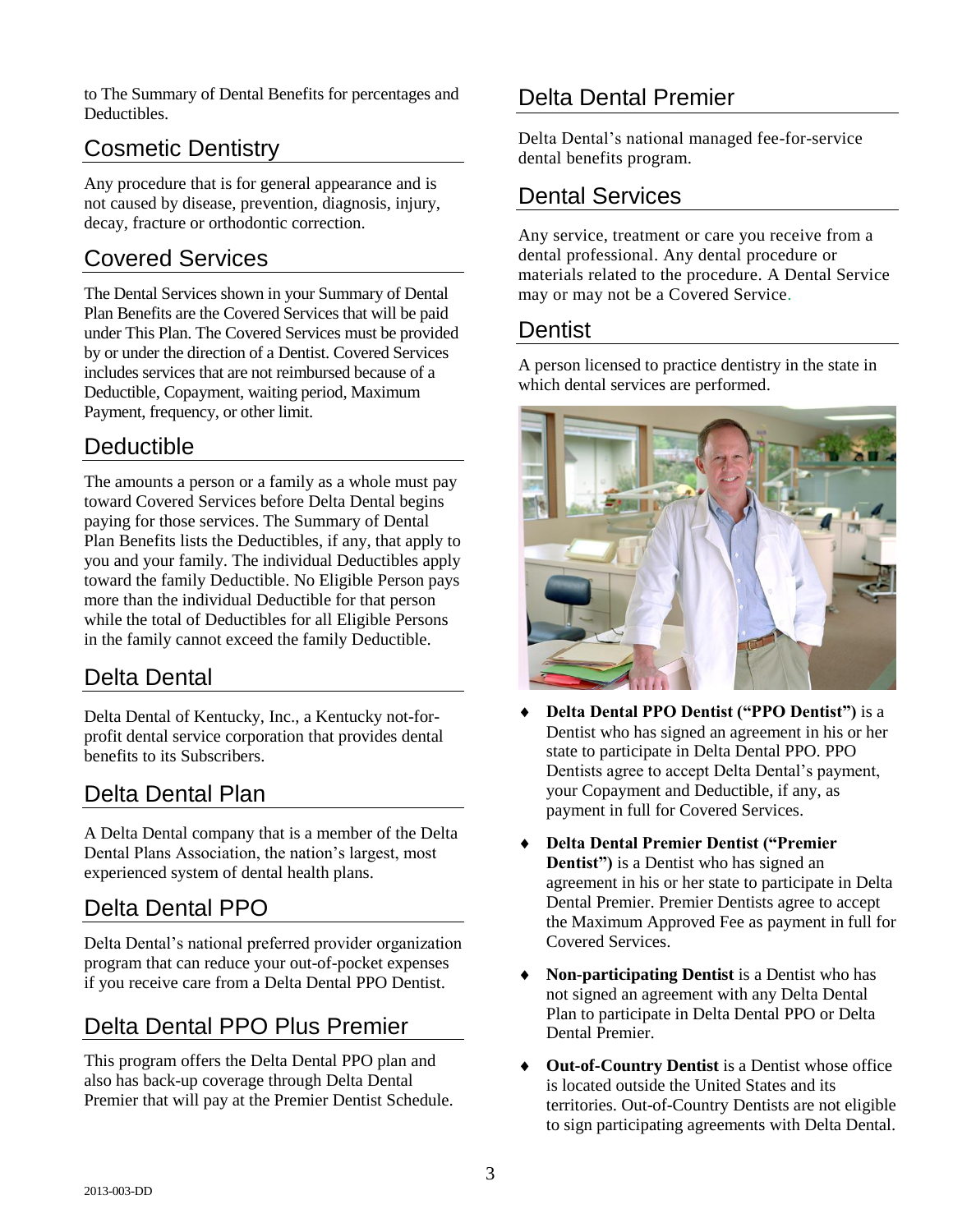PPO Dentists and Premier Dentists are sometimes collectively referred to as **"Participating Dentists."**  Wherever a definition or provision of this Certificate differs from another state's Delta Dental Plan and its agreement with Participating Dentists, the agreement in that state with that Dentist will be controlling.

Non-participating Dentists, and Out-of-Country Dentists are sometimes collectively referred to as **"Non-participating Dentists."** Non-participating Dentists may bill you for the difference between the amount charged and the Maximum Approved Fee in addition to Deductibles, Copayments and charges for Non-Covered Services.

#### Eligible Dependent(s)

The Summary of Dental Plan Benefits has specific information about This Plan's rules for dependent eligibility, but generally, your Eligible Dependents are:

- Your legal spouse or domestic partner. Please check the Summary of Dental Plan Benefits for coverage;
- Your unmarried Children living with you. Please refer to your Summary of Dental Plan Benefits for specific age limits of This Plan;
- Any unmarried Children for whom you or your legal spouse are financially responsible for their medical or dental care under the terms of a court decree or who have been named as alternate recipients under a Qualified Medical Child Support Order (QMCSO);
- Your Children who have reached the age specified in your Summary of Dental Plan Benefits, but who are totally and permanently disabled by a physical and/or mental condition. You must submit medical reports confirming the Child's initial or continuing total disability;
- Your child, a post-secondary, full-time student who has taken a medically necessary leave of absence from the school due to a serious illness or injury. Coverage is extended up to one year during such leave of absence;

These definitions and age limits of Eligible Dependents may be superseded by any applicable state and/or federal laws.

#### Effective Date

The date on which your coverage under your Group contract begins.

#### Eligible Person

Any Subscriber or Eligible Dependent with coverage under This Plan.

#### Group

The employer, trust or other plan sponsor that has entered into a contract with Delta Dental.

#### Investigational

A device, treatment, procedure or service that is being studied to determine if it should be used for patient care. We reserve the sole right to determine what is Investigational. Approval by the Food and Drug Administration (FDA) does not mean that we approve the service. Devices and any services involved in clinical trials are Investigational.

## Maximum Approved Fee

The maximum amount a Participating Dentist can charge the patient and Delta Dental combined for a Covered Service. The Maximum Approved Fee requirements are the lowest of:

- The Submitted Amount;
- The lowest fee regularly charged, offered or received by an individual Dentist for a dental service, regardless of the Dentist's contract with another dental benefits organization;
- The maximum fee that the local Delta Dental Plan approves for a given procedure in a given region or specialty, under normal circumstances, based upon applicable Participating Dentist schedules and internal procedures.

Participating Dentists are not allowed to charge Delta Dental patients more than the Maximum Approved Fee for a Covered Service. In all cases, Delta Dental will make the final determination regarding the Maximum Approved Fee for a Covered Service.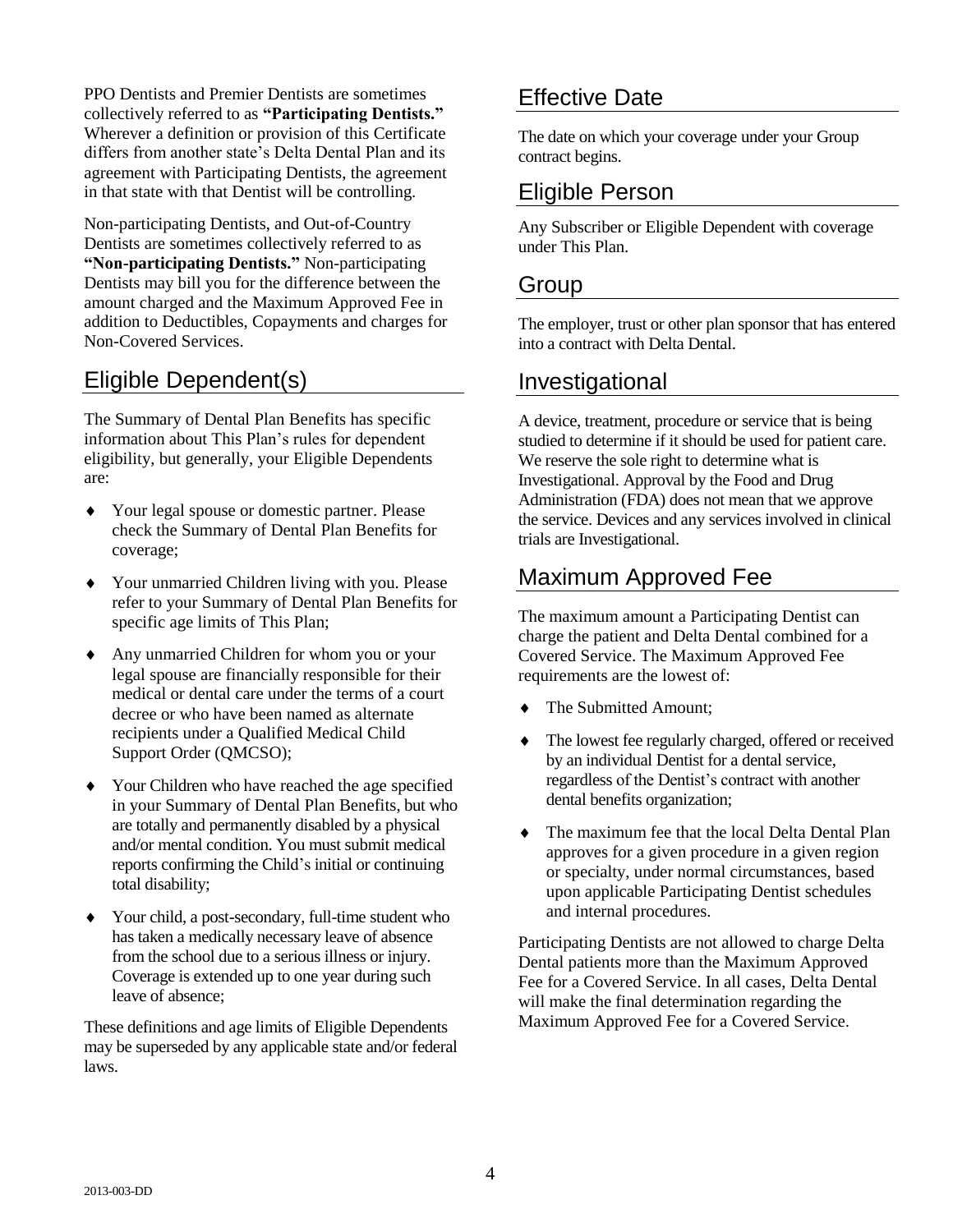#### Maximum Payment

The maximum dollar amount Delta Dental will pay in any Benefit Year or lifetime for Covered Services. Maximum Payment amounts are described in the Summary of Dental Plan Benefits.

#### Nonparticipating Dentist Fee

The maximum fee allowed per procedure for services rendered by a Nonparticipating Dentist.

#### Non-Covered Service

A Non-Covered Service is any Dental Service that is not a Covered Service.

#### Open Enrollment Period

The period of time, as determined by your employer or organization, during which an eligible person may enroll or be enrolled for Benefits. Open Enrollment is held once in a 12-month period.

#### Out-of-Country Dentist Fee

The maximum fee allowed per procedure for services rendered by an Out-of-Country Dentist.

#### PPO Dentist Schedule

The maximum fee allowed per procedure for services rendered by a PPO Dentist as determined by that Dentist's local Delta Dental Plan.

#### Pre-Treatment Estimate

A process where Delta Dental issues a written estimate of dental benefits, which may be available under your coverage for proposed dental treatment. Your Dentist may submit a request for a Pre-Treatment Estimate in advance of providing the treatment.

A Pre-Treatment Estimate can be provided at your or your Dentist's request and is provided for informational purposes only. It is not required before you receive any dental care or for approval of future dental benefits payment. You will receive the same benefits under This Plan whether or not a Pre-Treatment Estimate is requested. The benefit provided on a Pre-Treatment Estimate notice is based on your coverage on the date the notice is issued. It is not a guarantee of future dental benefits or payment.

A Pre-Treatment Estimate is not a claim for Benefits, pre-authorization, pre-certification, or reservation of future Benefits.

#### Premier Dentist Schedule

The maximum fee allowed per procedure for services rendered by a Premier Dentist as determined by that Dentist's local Delta Dental Plan.

#### Processing Policies

Delta Dental's policies and guidelines used for Pre-Treatment Estimates and payment of claims. The Processing Policies may be amended from time to time.

#### Submitted Amount

The amount a Dentist bills for a specific treatment or service. A Participating Dentist cannot charge you or your Eligible Dependents for the difference between this amount and the Maximum Approved Fee for Covered Services.

#### Subscriber

You, when your employer or organization notifies Delta Dental that you are eligible to receive dental benefits under This Plan.

#### Summary of Dental Plan Benefits

A description of the specific provisions of your Group dental coverage. The Summary of Dental Plan Benefits is, and should be read as, a part of this Certificate, and supersedes any contrary provision of this Certificate.

#### This Plan

The dental coverage established for Eligible Persons pursuant to this Certificate including the Summary of Dental Plan Benefits.

# **3. Selecting a Dentist**

You may choose any Dentist. Your out-of-pocket costs are likely to be less if you go to a Delta Dental PPO Dentist.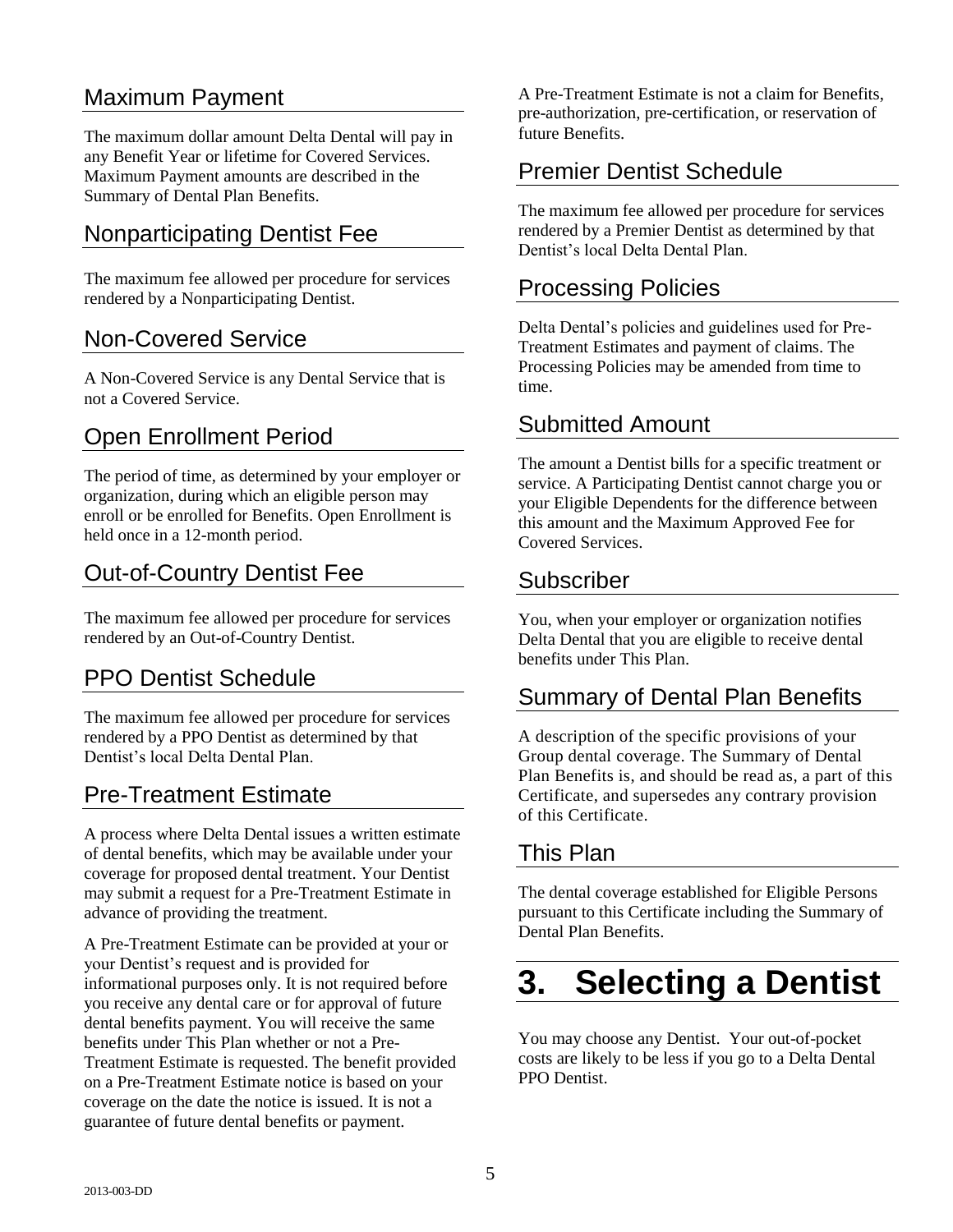- Delta Dental PPO Dentists agree to accept payment according to the PPO Dentist Schedule and, in most cases, this will result in a reduction of their fees. You are responsible for any Copayment and Deductible plus any balance not reimbursed under This Plan up to the PPO Dentist Schedule fee.
- Delta Dental Premier Dentists agree to accept payment according to the Premier Dentist Schedule. You are responsible for any Deductible and Copayment plus any balance not reimbursed under This Plan up to the PPO Dentist Schedule fee. Please check the Summary of Dental Plan Benefits as the Copayment and Deductible may be higher.
- ◆ If you choose a Dentist who does not participate in either program, you will be responsible for any difference between the Maximum Approved Fee and the Dentist's Submitted Fee, in addition to any Copayment or Deductible.



To verify that a Dentist is a Participating Dentist in This Plan, you can use Delta Dental's online Dentist Directory at www.deltadentalky.com or call (800) 955-2030.

# **4. Accessing Your Benefits**

To utilize your coverage, follow these steps:

1. Please read this Certificate and the Summary of Dental Plan Benefits carefully so you are familiar with the Benefits, how claim payments are made and provisions of This Plan.

- 2. Make an appointment with your Dentist. Tell your Dentist that you have dental benefits coverage with Delta Dental of Kentucky PPO Plan. Your Dentist should call Delta Dental at (800) 955-2030 or go to [www.deltadentalky.com](http://www.deltadentalky.com/) with any questions about This Plan
- 3. After you receive your dental treatment, you or the dental office staff will file a claim form with:
	- The Subscriber's full name and address;
	- The Subscriber's Delta Dental ID number;
	- The name and date of birth of the person receiving dental care.

**Any person who, with intent to defraud or knowing that he or she is facilitating a fraud against an insurer, submits an application or files a claim containing a false or deceptive statement is guilty of insurance fraud.** 

**Insurance fraud significantly increases the cost of health care. If you are aware of any false information submitted to Delta Dental, please call our Customer Service at 1-800-955-2030.**

#### Questions and Assistance

Questions about your coverage should go to your Human Resources department or to our Customer Service department by US mail, phone, or e-mail:

Delta Dental Customer Service P.O Box 242810 Louisville, KY 40224-2810 (800) 955-2030 [customerservice@deltadentalky.com.](mailto:customerservice@deltadentalky.com)

Always include your name, your Group's name and number, the Subscriber's Delta Dental ID number and your daytime telephone number with any correspondence.

If you (a) need the assistance of the state agency that regulates insurance or (b) have a complaint you have been unable to resolve with your insurer, you may contact the Department of Insurance by mail, telephone, or e-mail.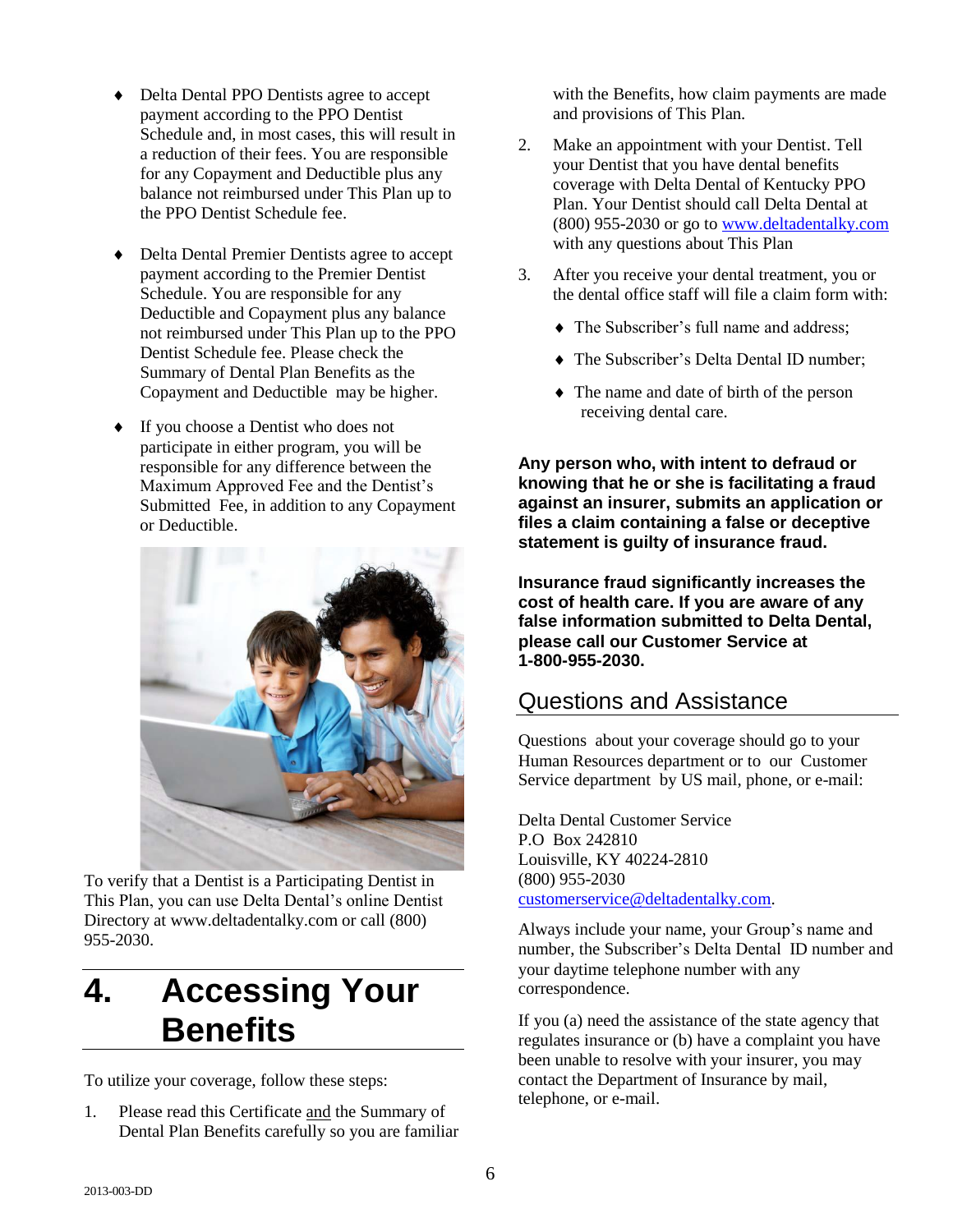Kentucky Department of Insurance Consumer Protection Division P.O. Box 517 Frankfort, Kentucky 40602 800-595-6053 <http://insurance.ky.gov/>

#### Claim Forms

Most Dentists will submit your dental claims for you. A Non-participating Dentist may require you to submit the claim yourself. You can access a claim form on our website at [www.deltadentalky.com](http://www.deltadentalky.com/) or by calling Customer Service at 1-800-955-2030. Mail the completed claim forms to:

Delta Dental P.O. Box 242810 Louisville, KY 40224-2810.

*All claims must be filed with Delta Dental within the 12 months following the date of service.*

# **5. How Claim Payment is Made**

If your Dentist is a Participating Dentist, Delta Dental will base payment on the lesser of the Submitted Amount or the Maximum Approved Fee for a Covered Service.

Delta Dental will send payment directly to a Participating Dentist and you will be responsible for any applicable Copayments or Deductibles and any amounts that exceed Maximum Payment amounts under your coverage. You will be responsible for the Dentist's Submitted Amount for any Non-Covered Service.

For Covered Services rendered by a Non-participating Dentist or Out-of-Country Dentist, Delta Dental will send payment to you, and you will be responsible for making full payment to the Dentist including any difference between Delta Dental's payment and the Dentist's Submitted Amount.

To be eligible for coverage under This Plan, a Dental service must be:

- 1. A Covered Service.
- 2. Performed by a Dentist or, as applicable, a registered dental hygienist or other dental professional as permitted by state law.
- 3. Consistent with the symptoms, diagnosis or treatment of the condition, disease or injury.
- 4. Payable under the Processing Policies of Delta Dental.
- 5. Not solely for the convenience of you or your Dentist.
- 6. The most appropriate level of service that can safely be provided to you.
- 7. Received after your Effective Date and completed before your coverage ends.

We will pay the claim within (30) days from the date we receive a properly completed claim form, as prescribed by applicable law, including all required information, to determine the amount payable under This Plan. You agree that any person or entity having medical information relating to the dental benefits claimed, may give us that information. We may provide such information to other persons in accordance with our published Notice of Privacy Practices under HIPAA.

After we process the claim, you and/or your Dentist will receive an Explanation of Benefits (EOB), unless you have no financial responsibility. The EOB is not a bill, but a statement to help you understand the coverage you are receiving. The EOB shows:

- Total amount charged by the Dentist for services received (Submitted Amount).
- The maximum amount that your Dentist will receive (Maximum Approved Fee).
- The amount for which you are responsible (patient payment).

Delta Dental will process and pay all submitted claims in accordance with this Certificate and applicable law. We cannot deny a claim or withhold payment upon your request.

In the event of death, any Benefits payable to a Covered Person will be paid to that person's estate.

If Delta Dental pays a claim in error we may recover the overage from you or, if applicable, the Dentist. As an alternative, Delta Dental reserves the right to deduct from any pending or future claim any amounts you or the Dentist may owe us. Payment of any claim in error does not mean that similar claims will be paid in the future.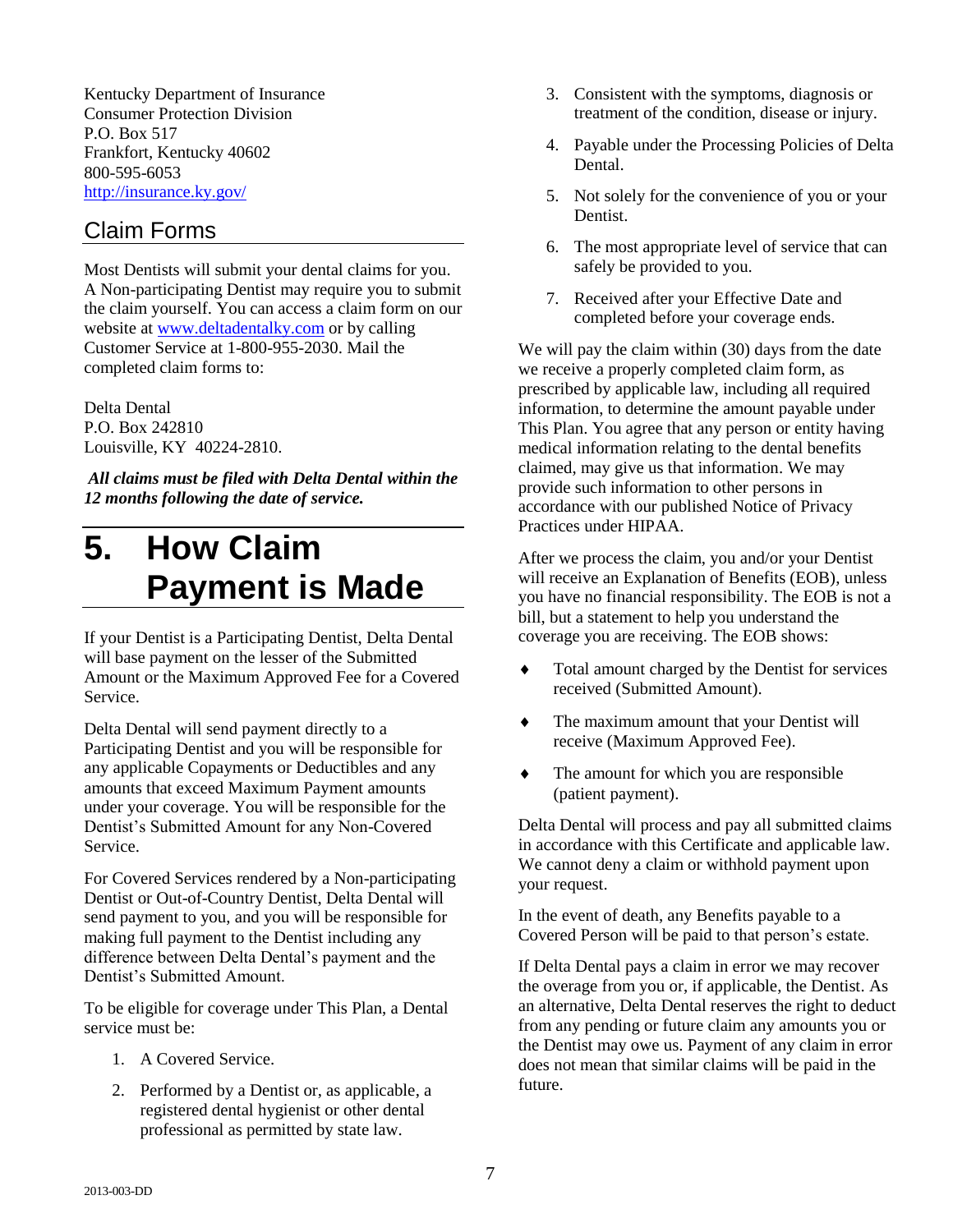# **6. Benefit Categories**

This Plan covers only Covered Services listed in the Summary of Dental Plan Benefits. If there is any conflict between the Certificate and the Summary of Dental Plan Benefits, the Summary of Dental Plan Benefits will control. The following is a description of various Dental Services that can be selected for a dental program. Please review the Exclusions and Limitations section regarding the information listed below. **Your Benefits at the time of your treatment depend on several factors. These include your continued eligibility for benefits; your available annual or lifetime Maximum Payment; any coordination of benefits; the status of your coverage; your Dentist, This Plan's limitations, and any other provisions**.

#### **Diagnostic and Preventive Services**



#### Diagnostic and Preventive Services

Services and procedures to evaluate existing conditions and/or to prevent dental abnormalities or disease. These services include examinations, evaluations, prophylaxes (routine cleanings), space maintainers, and topical fluoride treatments.

#### Brush Biopsy

Oral brush biopsy procedure and laboratory analysis used to detect oral cancer. Using this diagnostic procedure, Dentists can identify and treat abnormal cells that could become cancerous, or they can detect the disease in its earliest and most treatable stage.

#### Radiographs

 X-rays as required for routine care or as needed to diagnose the condition of your teeth.

#### Emergency Palliative Treatments

Emergency treatment to temporarily relieve pain.

## **Basic Services**

#### Oral Surgery Services

Extractions and dental surgery, including pre-operative and post-operative care.

## Endodontic Services

The treatment of teeth with diseased or damaged nerves (for example, root canals).

## Periodontic Services

The treatment of diseases of the gums and supporting structures of the teeth, including periodontal maintenance following periodontal therapy (periodontal cleanings).

#### Relines and Repairs

Relines and repairs to partial dentures and complete dentures, and repairs to bridges.

#### Restorative Services

Services to rebuild and repair natural tooth structure damaged by disease, decay, fracture, or injury. Restorative services include:

- Minor restorative services, such as amalgam (silver) fillings and composite resin (white) fillings on anterior teeth.
- Major restorative services, such as crowns, when teeth cannot be restored with another filling material.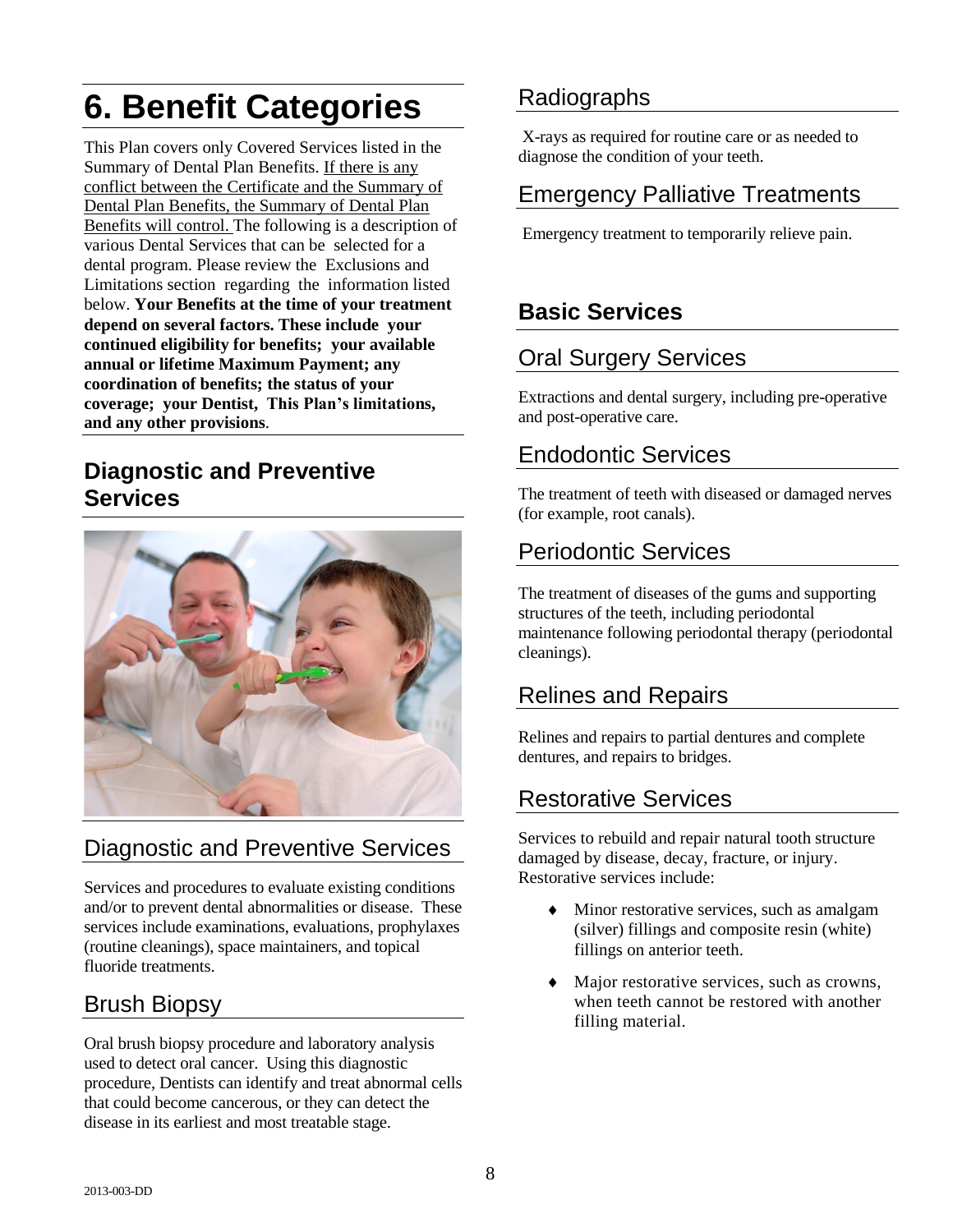#### **Major Services**

#### Prosthodontic Services

Services and appliances that replace missing natural teeth (such as bridges, endosteal implants, partial dentures, and complete dentures).

#### Orthodontic Services

Services, treatment and procedures to correct malposed teeth (such as braces).

#### Other Benefits

Any additional Benefits specified in The Summary of Dental Plan Benefits.

# **7. Exclusions and Limitations**

#### **Exclusions**

**Delta Dental will make no payment for the following services, unless otherwise specified in the Summary of Dental Plan Benefits. All charges for the same will be your responsibility.** 

- 1. General anesthesia as relating to Periodontic, Prosthetic, Restorative, Endodontic or Orthodontic services or for the sole purpose of patient management.
- 2. Services for injuries or conditions payable under Workers' Compensation or employer's liability laws. Services that are received from any government agency, political subdivision, community agency, foundation, or similar entity. NOTE: This provision does not apply to any programs provided under Title XIX of the Social Security Act (Medicaid).
- 3. [Dental Services received from a dental or medical department maintained by or on behalf of the Group, a mutual benefit

association, labor union, trustee, or similar person or group.]

- 4. Cosmetic surgery, bleaching or dentistry for aesthetic reasons, as determined by Delta Dental.
- 5. A complete occlusal adjustment.
- 6. Services rendered before the Effective Date or after the termination date of This Plan.
- 7. Charges for hospitalization, laboratory tests, and histopathological examinations.
- 8. Charges for failure to keep a scheduled visit with the Dentist.
- 9. Services as determined by Delta Dental, for which no valid dental need can be demonstrated or which are specialized techniques.
- 10. Services as determined by Delta Dental that are Investigational in nature, including services or supplies required to treat complications from Investigational procedures.
- 11. Services, as determined by Delta Dental, which are not rendered in accordance with generally accepted standards of dental practice.
- 12. Treatment by anyone other than a Dentist, except for services performed by a licensed dental hygienist or other dental professional as determined by Delta Dental under the scope of the professional's license as permitted by applicable state law.
- 13. Services for which no charge is made, for which the patient is not legally obligated to pay, or for which no charge would be made in the absence of Delta Dental coverage.
- 14. Replacement, repair or adjustments to space maintainers.
- 15. Services received as a result of dental disease, defect, or injury for any military-connected disability or condition or due to an act of war, declared or undeclared.
- 16. Services required while incarcerated in a penal institution or while in custody of law enforcement authorities, including work release programs.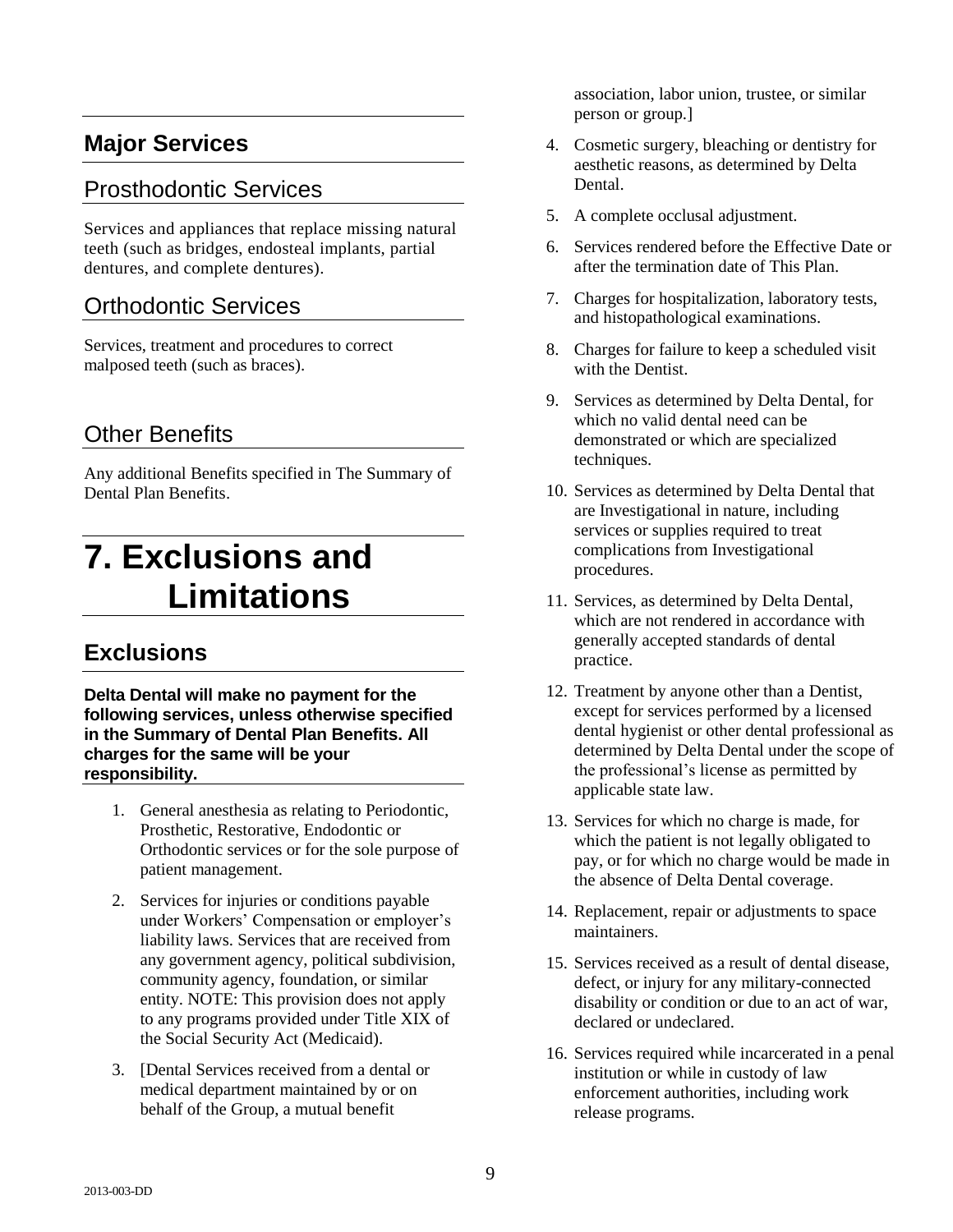- 17. Services for injuries sustained from participating in a civil disturbance or while committing an assault or felony.
- 18. Services that are covered under another group medical or dental plan. We will coordinate coverage where permissible under applicable laws.
- 19. Services that are not within the categories of Benefits that have been selected by your employer or organization and that are not covered under the terms of this Certificate.
- 20. Fluoride rinses, self-applied fluorides, or desensitizing medicaments.
- 21. Preventive control programs (including oral hygiene instruction, caries susceptibility tests, dietary control, tobacco counseling, home care medications, etc.).
- 22. Appliances, surgical procedures, and restorations for increasing vertical dimension; for altering, restoring, or maintaining occlusion; for replacing tooth structure loss resulting from attrition, abrasion, abfraction, or erosion; or for periodontal splinting.
- 23. Temporary root canal fillings on permanent teeth.
- 24. Chemical curettage.
- 25. Personalization/characterization of any service or appliance.
- 26. Separate claims for tooth preparation, temporary services, bases, impressions, local anesthesia or other services that are components of a complete procedure will be subject to the Maximum Approved Fee.
- 27. Appliances, restorations, or services for the diagnosis or treatment of disturbances of the temporomandibular joint (TMJ).
- 28. Mounted case analyses.
- 29. Consultations.
- 30. Subperiosteal implants and bone grafts.
- 31. Laser Assisted New Attachment Procedure, also known as LANAP, Wavelengthoptimized Periodontal Therapy, Deep Pocket Therapy with New Attachment and similar laser periodontal treatment procedures are considered to be Investigational procedures

and are not covered under the terms of this Certificate.

**Delta Dental will make no payment for the following services. Participating Dentists may not charge you or your Eligible Dependents for these services. All charges from Nonparticipating Dentists for the following will be your responsibility:** 

- 1. The completion of forms or submission of claims.
- 2. Consultations, when performed in conjunction with examinations/evaluations.
- 3. Local anesthesia.
- 4. Acid etching, cement bases, cavity liners, and bases or temporary fillings.
- 5. Infection control.
- 6. Temporary crowns.
- 7. Gingivectomy as an aid to the placement of a restoration.
- 8. The correction of occlusion, when performed with prosthetics and restorations involving occlusal surfaces.
- 9. Diagnostic casts, when performed in conjunction with restorative or prosthodontic procedures.
- 10. Palliative treatment, when any other service is provided on the same date except X-rays and tests necessary to diagnose the emergency condition.
- 11. Post-operative X-rays, when done following any completed service or procedure.
- 12. Periodontal charting.
- 13. Pins and/or preformed posts, when done with core buildups for crowns, onlays, or inlays.
- 14. A pulp cap, when done with a sedative filling or any other restoration. A sedative or temporary filling, when done with pulpal debridement for the relief of acute pain prior to conventional root canal therapy or another endodontic procedure. The opening and drainage of a tooth or palliative treatment, when done by the same Dentist or dental office on the same day as completed root canal treatment.
- 15. A pulpotomy on a permanent tooth, except on a tooth with an open apex.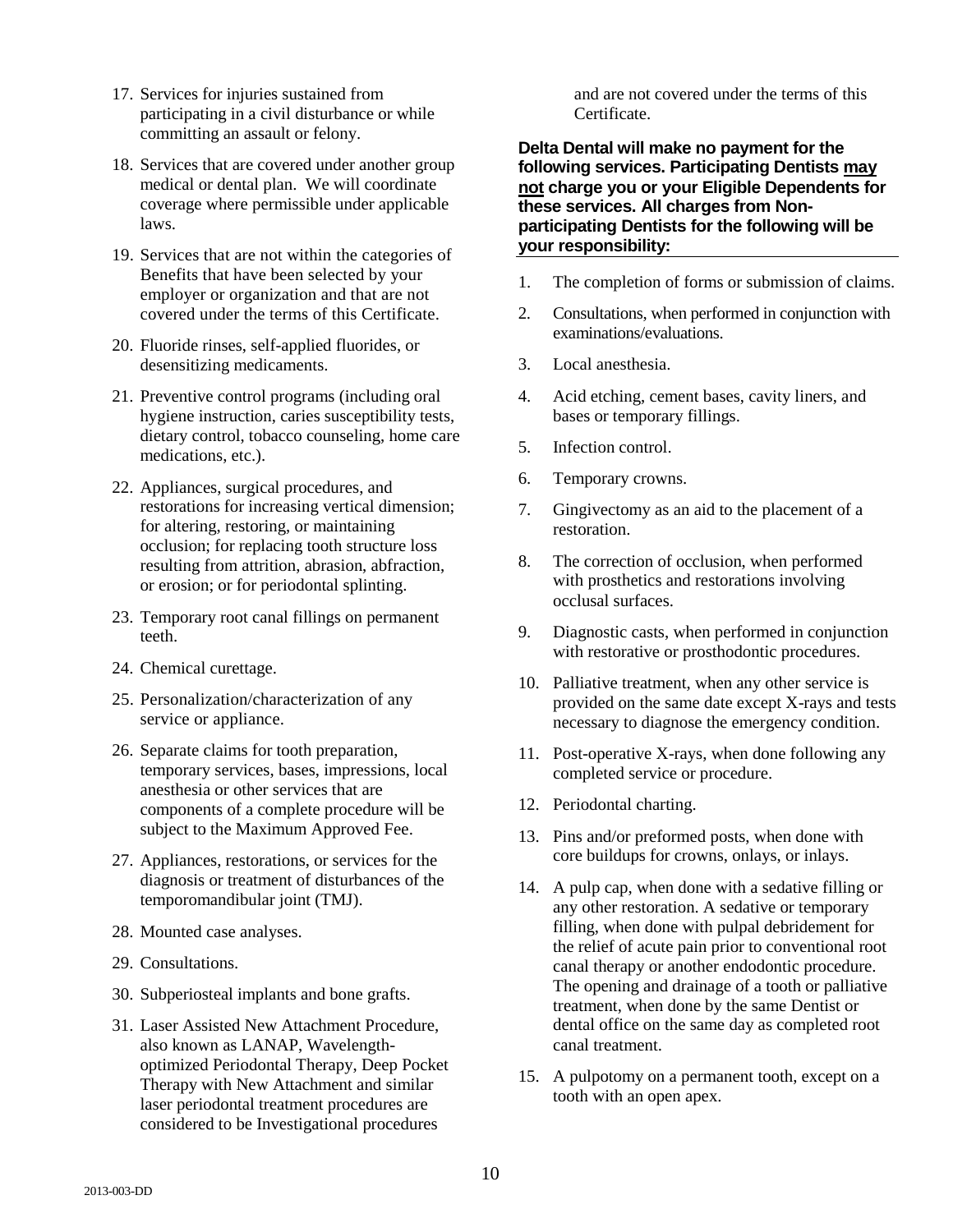- 16. A therapeutic apical closure on a permanent tooth, except on a tooth where the root is not fully formed.
- 17. Retreatment of a root canal by the same Dentist or dental office within two years of the original root canal treatment.
- 18. A prophylaxis or full mouth debridement, when done on the same day as periodontal maintenance or scaling and root planing.
- 19. An occlusal adjustment, when performed on the same day as the delivery of an occlusal guard.
- 20. Reline, rebase, or any adjustment or repair within six months of the delivery of a partial denture.
- 21. Tissue conditioning, when performed on the same day as the delivery of a denture or the reline or rebase of a denture.

#### **Limitations**

#### **The following benefits are limited as described in your Summary of Dental Plan Benefits:**

- Oral examinations/evaluations.
- Routine teeth cleaning (prophylaxis).
- ◆ Bitewing X-rays.
- Full mouth or panographic X-rays (which include bitewing X-rays),
- Preventive fluoride treatments are payable once per Benefit Year to the age specified in your Summary of Dental Plan Benefits.

#### **The benefits for the following services are limited as follows, unless otherwise specified in your Summary of Dental Plan Benefits. All charges for services that exceed these limitations will be your responsibility.**

- 1. A separate benefit is not provided for **periapical or bitewing x-rays** when performed on the same date as a complete series or a panorex.
- 2. Benefits for a **problem-focused examination** are limited to two in a Benefit Year.
- 3. When the total amount charged for **individual periapical x-rays** equals or exceeds the Maximum Approved Fee for a complete series, Benefits are limited to the Maximum Approved Fee for a complete series. Benefits will also be subject to the limitations for a complete series.
- 4. **Space maintainers** are payable up to the age of 14 and are limited to one placement per location.
- 5. **Topical fluoride applications** are provided only for Eligible Persons up to the age of 19 and are limited to one application per Benefit Year.
- 6. **Sealants** are limited to topically applied acrylic plastic or composite material exclusively for the purpose of preventing tooth decay and are payable for people up to the age of 16. They must be placed on the occlusal surface of permanent molars that are free of decay and Benefits are limited to one application per tooth in a two-year period.
- 7. **Sealants repair or replacement** is covered only when performed after two years of the original placement or replacement. If performed within the two-year time limit, it will be considered part of a completed procedure and not a separate Benefit.
- 8. **Amalgam and resin restorations** are allowed once per tooth surface in a two-year period. **Composite resin or acrylic restorations** in posterior teeth are paid as an Alternate Benefit at amalgam Approved Fee unless specified otherwise in your Summary of Dental Plan Benefits.
- 9. Services are provided for one **restoration** in each tooth surface in an episode of treatment.
- 10. **Root canal treatment** includes periapical xrays, cultures, follow-up care, treatments, pulpotomy or pulpectomy, and routine postoperative procedures. No separate charges will be paid for these procedures. Retreatment is payable after two years.
- 11. **Payments for pulpotomies are** limited to primary (baby) teeth.
- 12. **Stainless steel crowns** are limited to once per tooth in a two-year period on primary teeth only.
- 13. **Pulp capping** is a Covered Service for exposure of the pulp only and if performed on the same day as the final restoration is limited to the Maximum Approved Fee for the complete procedure.
- 14. **Remineralization** includes temporary restoration. Permanent restorations are not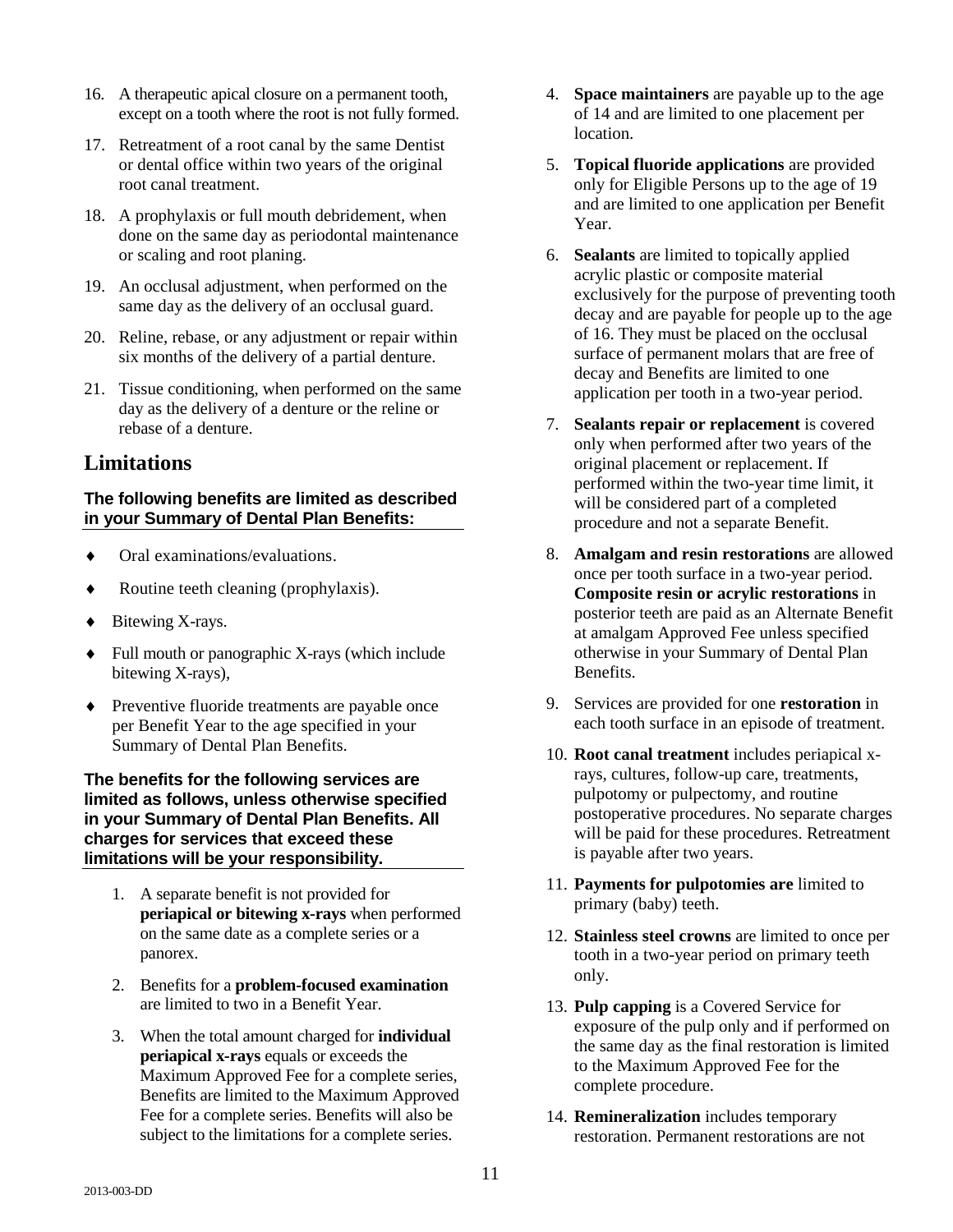payable within two months following the temporary placement.

- 15. **Payment for periodontal maintenance** is limited as listed in your Summary of Dental Plan Benefits provided the patient has completed active periodontal therapy.
- 16. **Periodontal scaling and root planing** is limited to once in a Benefit Year unless otherwise specified in your Summary of Dental Plan Benefits.
- 17. **Occlusal guards** are limited to one in a fiveyear period on permanent teeth. Occlusal guards for Children with primary or mixed primary and permanent teeth are not covered.
- 18. **Bone replacement grafts** are payable only when performed around natural teeth. (They are not covered in conjunction with implants, extractions for ridge augmentation or to replace bone lost in the area of an abscess).
- 19. **Osseous surgery** or osseous grafts are payable once per area within a three-year period.
- 20. Payment for **crowns, inlays, and onlays** is limited to one per tooth in a five-year period.
- 21. Services for any **optional gold restoration,** crown or jacket, are limited to the Maximum Approved Fee for an amalgam, synthetic or plastic restoration.
- 22. **Porcelain veneer** or cast crowns are payable when an Eligible Dependent is 12 years of age or over. For Eligible Dependents under the age of 12, an acrylic crown or preformed crown may be payable with approval.
- 23. **Denture reline or rebases** is payable once in a three-year period and at least six months after initial placement.
- 24. Benefits for **repair of a full or partial denture** are limited to 50% of the Maximum Approved Fee for a replacement denture.
- 25. **Oral Surgery** procedure includes routine postoperative procedures, dry socket treatments and sutures. These services are not payable as a separate benefit.
- 26. **General anesthesia** is limited to the following procedures when administered by a Dentist licensed to administer general anesthesia;
- a. Removal of impacted tooth partially bony
- b. Removal of impacted tooth completely bony
- c. Removal of impacted tooth completely bony, with unusual surgical complications
- d. Surgical removal of residual root
- e. Oroantral fistula closure
- f. Vestibuloplasty ridge extension (including soft tissue grafts, muscle reattachment, revision of soft tissue attachment, and management of hypertrophied and hyperplastic tissue)
- g. Five or more extractions performed on the same date of service.
- h. General anesthesia is not payable for the sole purpose of patient management.
- 27. **Tissue conditioning** is limited to three times in an episode of treatment.
- 28. **Denture or bridge replacement** is payable five years after the initial placement, however no replacement is payable for lost or stolen dentures or bridges.
- 29. **Fixed bridges** or removable cast partials are only payable for Eligible Dependents after the age of 16.
- 30. Benefits for **special techniques** or personalized restorations with a bridge or denture are limited to the Maximum Approved Fee for a standard procedure.
- 31. Benefits for an **overdenture**, including necessary crowns and root canal treatment, are limited to the Maximum Approved Fee for a full denture.
- 32. **Interim dentures** (stayplates) are payable only for Children under age 17 to replace extracted anterior permanent teeth during the healing period.
- 33. Payment for **implants** is limited to one implant per tooth in a five-year period.
- 34. When **implants** are not a Covered Service under this plan, Alternate Benefits may be payable for missing tooth replacement or partial denture payment.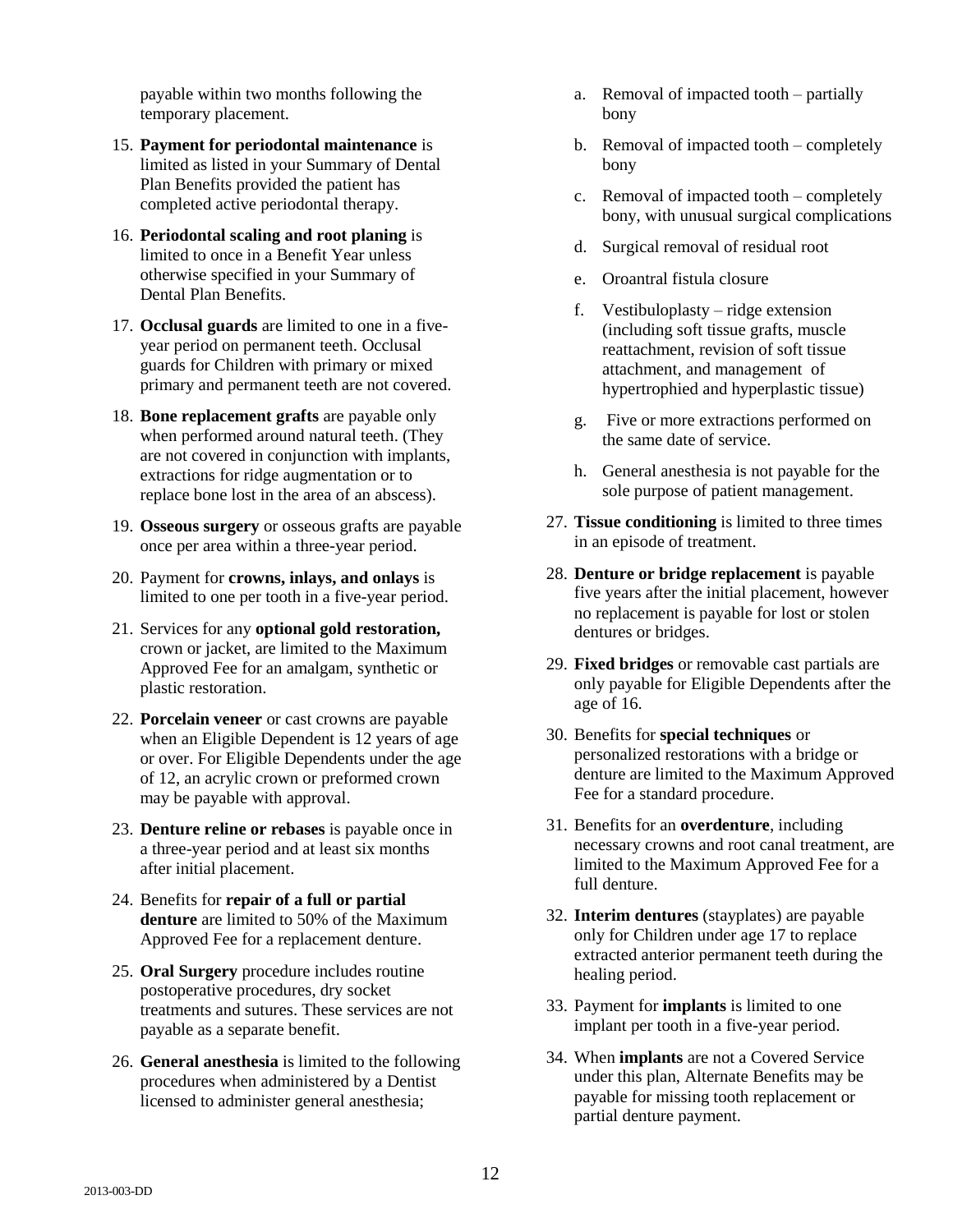35. In the event you **transfer from one Dentist** to another during your course of treatment, or more than one Dentist performs services for one procedure, Benefits are limited to the Maximum Approved Fee for the services of one Dentist.

#### **Orthodontic Services**

1. The diagnosis for Orthodontic Services must show that the handicapping malocclusion is abnormal and can be corrected. It is recommended that your Dentist submit a treatment plan to us to determine the Benefits available. One diagnosis and treatment plan is payable in a five-year period.

#### **We may review your dental records to determine if Benefits will be provided for the requested services.**

- 2. All Orthodontic Services are considered to have been rendered on the date performed.
- 3. Orthodontic Services are subject to the total Maximum Payment per Eligible Person. Please refer to the Summary of Dental Benefits for your Maximum Payment.
- 4. Payment for orthodontic treatment, including appliances, will not exceed three years.
- 5. If the orthodontic treatment plan is terminated before completion of the case for any reason, Delta Dental's obligation for payment ends on the last day in which the patient was treated.
- 6. Replacement and/or repair of any appliance furnished under the orthodontic treatment plan are not covered.

#### **Orthodontic Processing Policies**

- 1. Benefits are paid as the services are rendered; therefore, lump sum payments cannot be made if full payment was made in advance.
- 2. Payments will be made for the following treatment;
	- Orthodontic records (if charged separately)
	- Down payment or initial fee (placement of appliances)
	- Monthly adjustments (paid each month as services are rendered.)

 Retainers are paid as a one-time fee and monthly adjustments are included in this fee.

## **8. Coordination of Benefits**

Coordination of Benefits ("COB") applies to This Plan when an Eligible Person has dental benefits under more than one plan. The objective of COB is to make sure the combined payments of the plans are no more than your actual dental bills. COB rules establish whether This Plan's Benefits are determined before or after another plan's benefits.

You must submit all your claims to each plan. The primary plan must pay its full benefits as if you had no other coverage. If the primary plan denies your claim or does not pay the full claim, the secondary plan will then calculate any additional payment under these rules.

#### Which Plan is Primary?

This Plan is a Secondary Plan unless:

- $\bullet$  the other plan has rules coordinating its benefits with those of This Plan; and,
- both those rules and This Plan's rules make This Plan the Primary Plan.



The primary plan is determined by the first of the following rules that applies:

1. **Dependent or Non-dependent.**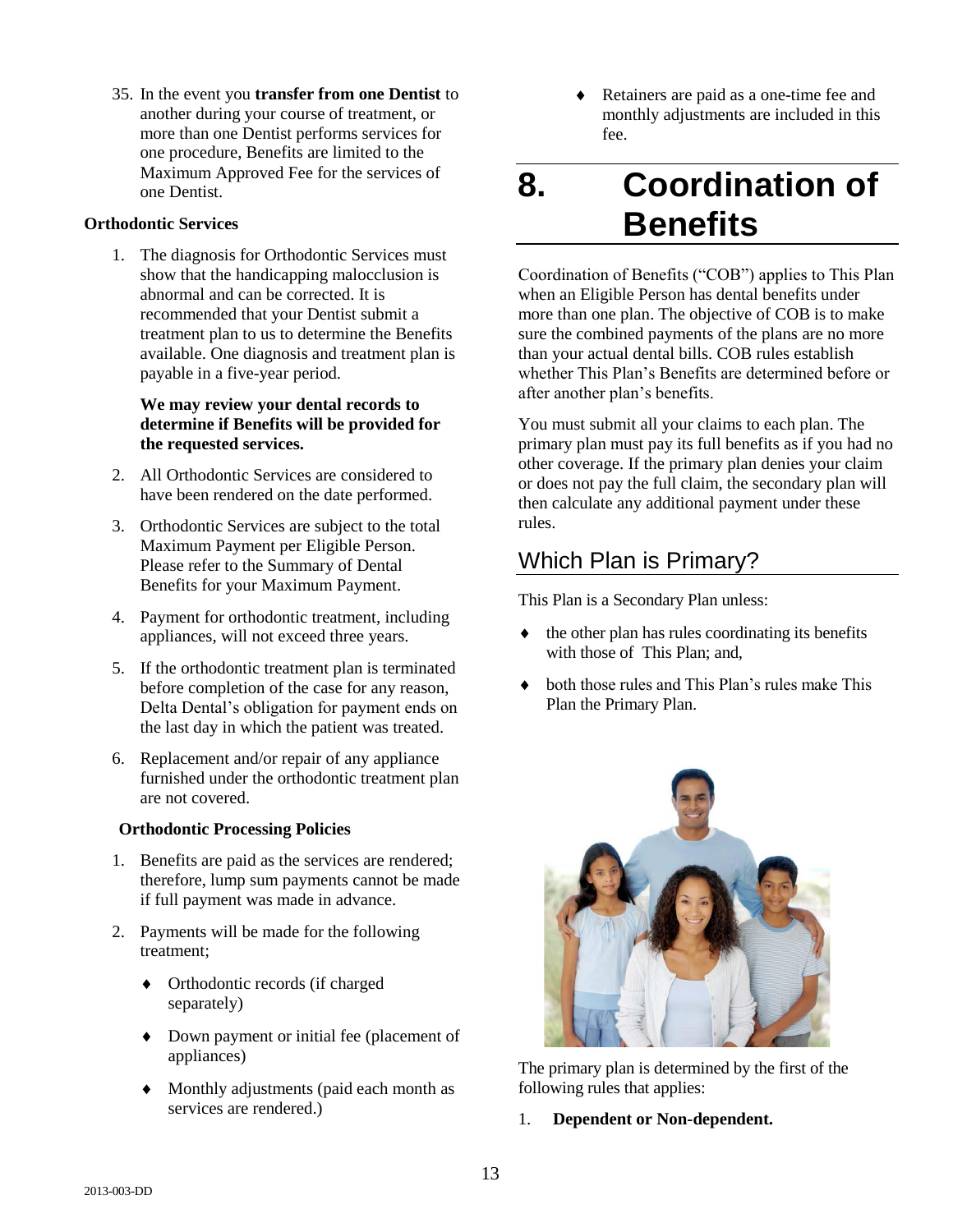The plan that covers the Eligible Person as other than a Dependent is always primary.

#### 2. **Children (parents who are not divorced or separated) and the Birthday Rule.**

The Plan of the parent with the first birthday in a calendar year is always primary for Children. If your birthday is in January and your spouse's birthday is in March, your plan will be primary for all of your Children. If both parents have the same birthday, the plan that covers the Children for the longer period will be primary.

#### 3. **Children (Parents Divorced or Separated)**.

If a court decree makes one parent responsible for health care expenses, that parent's plan is primary.

If a court decree states that the parents will share custody without stating that one of the parents is responsible for the Child's health care expenses, Delta Dental follows the birthday rule (see #2 above).

If neither of these rules applies, the order will be determined as follows:

- $\bullet$  First, the plan of the parent with custody of the Child.
- Then, the plan of the spouse of the parent with custody of the Child.
- Next, the plan of the parent without custody of the Child; and,
- Last, the plan of the spouse of the parent without custody of the Child.

If the other plan does not have this rule, and if, as a result, the plans do not agree on the order of Benefits, this rule is ignored.

#### 4. **Active or Inactive Employee.**

The plan of the employee who is not laid off nor retired is Primary.

#### 5. **COBRA Continuation of Coverage.**

The plan of the Eligible Person that is not provided under a right of continuation pursuant to federal law (that is COBRA) or a similar state law is primary.

#### 6. **Length of Coverage.**

The plan that has covered the Eligible Person for the longer time is primary.

#### 7. **None of the Above Applies.**

If none of the rules above determines the order of Benefits, the allowable expense will be shared equally between plans.

#### How Delta Dental Pays as Primary Plan

When This Plan is Primary, it will pay Benefits under This Plan as if you had no other coverage.

#### How Delta Dental Pays as Secondary Plan

When This Plan is secondary, any difference between the amount we pay on a claim and the amount we would have paid if we had been Primary will be added to a Benefit Reserve under Kentucky law. At the end of a benefit year, we will reimburse the Covered Person for any non-reimbursed allowable expenses incurred during the previous year up to the total amount of your Benefit Reserve. At that time, your Benefit Reserve will be returned to zero and will start over for the next year. Examples of non-reimbursed expenses may include deductibles and copayments.

#### Right to Receive and Release Needed Information

Delta Dental needs certain facts to apply these COB rules, and it has the right to decide which facts it needs. We may get needed facts from, or give them to, any other organization or person. Delta Dental need not tell, or get the consent of, any person to do this. Each person claiming Benefits under This Plan must give Delta Dental any facts it needs to pay the claim.

### Payment Made By Other Plans

A payment made under another plan may include an amount that should have been paid under This Plan. If it does, Delta Dental may pay that amount to the organization that made the payment.

That amount will then be treated as though it were a Benefit paid under This Plan, and Delta Dental will not have to pay that amount again. The term "payment made" includes providing Benefits in the form of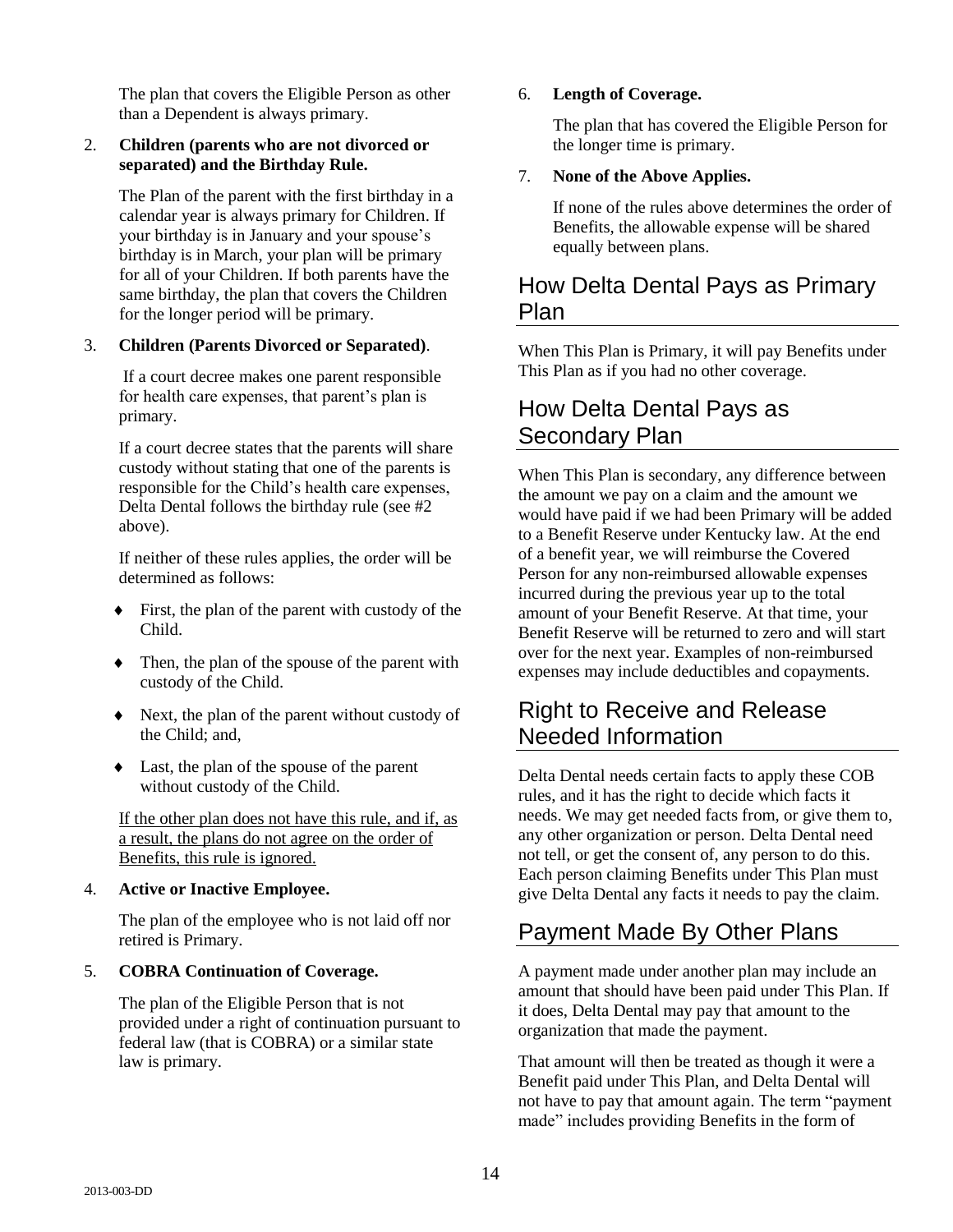services, in which case "payment made" means reasonable cash value of the benefits provided in the form of services.

#### Right of Recovery

If Delta Dental pays more than it should have paid under this COB provision, it may recover the excess from one or more of the following:

- The people it has paid or for whom it has paid;
- $\bullet$  Insurance companies; or
- Other organizations.

Payment includes the reasonable cash value of any Benefits provided in the form of services.

# **9**. **Claims Appeal Procedure**

If you receive notice of an Adverse Benefit Determination that you think is incorrect, you or your Dentist should contact us at (800)955-2030 or [customerservice@deltadentalky.com.](mailto:customerservice@deltadentalky.com) Ask them to check the claim to make sure it was processed correctly. We provide this opportunity for you to describe the problem and why you think your claim was improperly denied. We will correct any errors quickly and without delay. This inquiry is not required and is not a formal appeal for review of your claim.

Whether or not you ask us informally to recheck the claim, you can submit your claim to a formal claims appeal procedure described below.

If you decide to appeal, you should seek a review as soon as possible. However, you must file an appeal within 180 days of the date you received your notice of an Adverse Benefit Determination. To appeal your claim, send your request by email to:

[customerservice@deltadentalky.com](mailto:customerservice@deltadentalky.com)

or in writing to:

**Customer Service Delta Dental of Kentucky P O Box 242810 Louisville, Kentucky 40224**

Your appeal should include your name, address, the Subscriber's Delta Dental ID and all information

related to your appeal. This includes comments, documents, or records submitted by your Dentist and any other comments or information you wish to provide in support of your appeal. You are entitled to receive, upon request and free of charge, reasonable access to and copies of documents, or records and other information we have that are relevant to your appeal. If you would like a record of your request and proof that it was received by Delta Dental, you should mail it via certified mail, return receipt requested.

We will conduct your appeal by making a fresh determination of your claim based on a review of the information available. We will not defer to our original decision. The individuals who conduct the appeal will not be the persons who made the initial decision or those persons' subordinates. If your claim was denied for missing information, you or your Dentist may resubmit the claim with complete information. If the decision is based, in whole or in part, on a dental judgment (including determinations with respect to whether a particular treatment, or service is Investigational or not appropriate under your Certificate), the reviewer(s) will, as necessary, consult a dental health care professional with appropriate training and experience. The dental health care professional will not be the same individual, or that person's subordinate, consulted during the initial determination.

The reviewer(s) will make a determination within 30 days of receipt of your appeal. Delta Dental will send a written decision to you, your representative, and if applicable, your Dentist.

If we uphold any part or all of the initial Adverse Benefit Determination, you or your Dentist may contact the Department of Insurance, PO Box 517, Frankfort, Kentucky 40602, or online at [http://insurance.ky.gov](http://insurance.ky.gov/) and request a review of our decision.

**Notice.** Your initial notice of an Adverse Benefit Determination will inform you of the following:

- $\bullet$  specific reason(s) for the denial.
- $\bullet$  the Plan provision(s) on which the denial is based.
- the review procedures for dental claims, including applicable time limits.
- $\bullet$  that upon request, you are entitled to access, free of charge, all documents, records and other information relevant to your claim.

The notice will also contain or reference:

 a description of any additional materials necessary to complete your claim.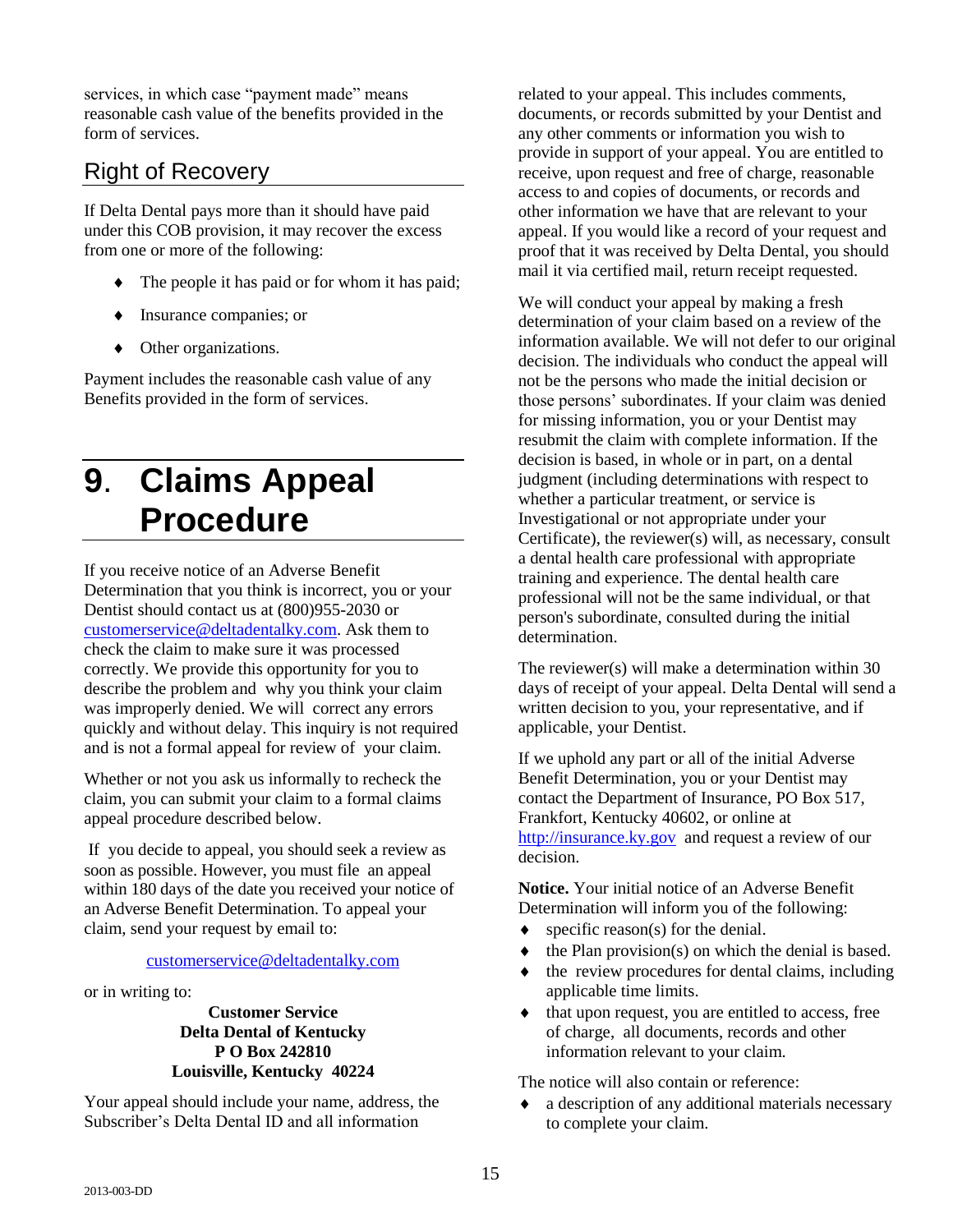- an explanation of why such materials are necessary.
- a statement that you have the right to bring a civil action in court if you receive an Adverse Benefit Determination after your claim has been completely reviewed according to this claims appeal procedure.
- any internal rule, guideline, protocol, or similar document or criteria relied on in making the Adverse Benefit Determination.
- a statement that a copy of such rule, guideline or protocol may be obtained upon request, at no charge.

If the Adverse Benefit Determination is based on a matter of dental judgment or appropriateness under your coverage, the notice will also contain:

- $\bullet$  an explanation of the scientific or clinical judgment on which the determination was based; or,
- a statement that a copy of the basis for the scientific or clinical judgment can be obtained upon request at no charge.

# **10. Termination of Coverage**

Your Delta Dental coverage may automatically terminate:

- When your employer or organization advises Delta Dental to terminate your coverage.
- If we receive your premium more than 30 days late (or as specified in your Group contract). If so, the termination will occur on the date through which premiums are paid.
- For fraud or material misrepresentation in the submission of any claim or eligibility information.
- For any other reason stated in the Contract between Delta Dental and your Group.

Delta Dental will not continue eligibility for any Eligible Person under This Plan beyond the termination date given by your employer or organization. A person whose eligibility is terminated may not continue group coverage under this Certificate, except as required by the continuation coverage provisions of the Consolidated Omnibus Budget Reconciliation Act of 1985 ("COBRA") or comparable, applicable state law.

# **11. Continuation of Coverage**

Your Group may be required to comply with provisions under the Consolidated Omnibus Budget Reconciliation Act of 1986 ("COBRA"), the Health Insurance Portability and Accountability Act of 1996 ("HIPAA"), or the Uniformed Services Employment and Reemployment Rights Act of 1984 ("USERRA"). If your coverage would otherwise end, you and/or your Eligible Dependents may have the right, under certain circumstances, to continue coverage, at your expense, beyond the time coverage would normally end. You should check with your Group's benefit administrator to determine your eligibility for coverage continuation.

#### When is Plan Continuation Coverage Available?

Continuation coverage may be available if your coverage or a covered Dependent's coverage would otherwise end because of any of these reasons:

- 1. Your employment ends for any reason other than your gross misconduct.
- 2. Your hours of work are reduced so that you are no longer a full-time employee.
- 3. You are divorced or legally separated.
- 4. You die.
- 5. Your Child is no longer eligible to be a covered Dependent.
- 6. You become enrolled in Medicare (if applicable).
- 7. You are called to active duty in the armed forces of the United States.

If you believe you are entitled to continuation coverage, you should contact your Group's Benefit administrator to receive the appropriate documentation required under the Employee Retirement Income Security Act of 1974 (ERISA).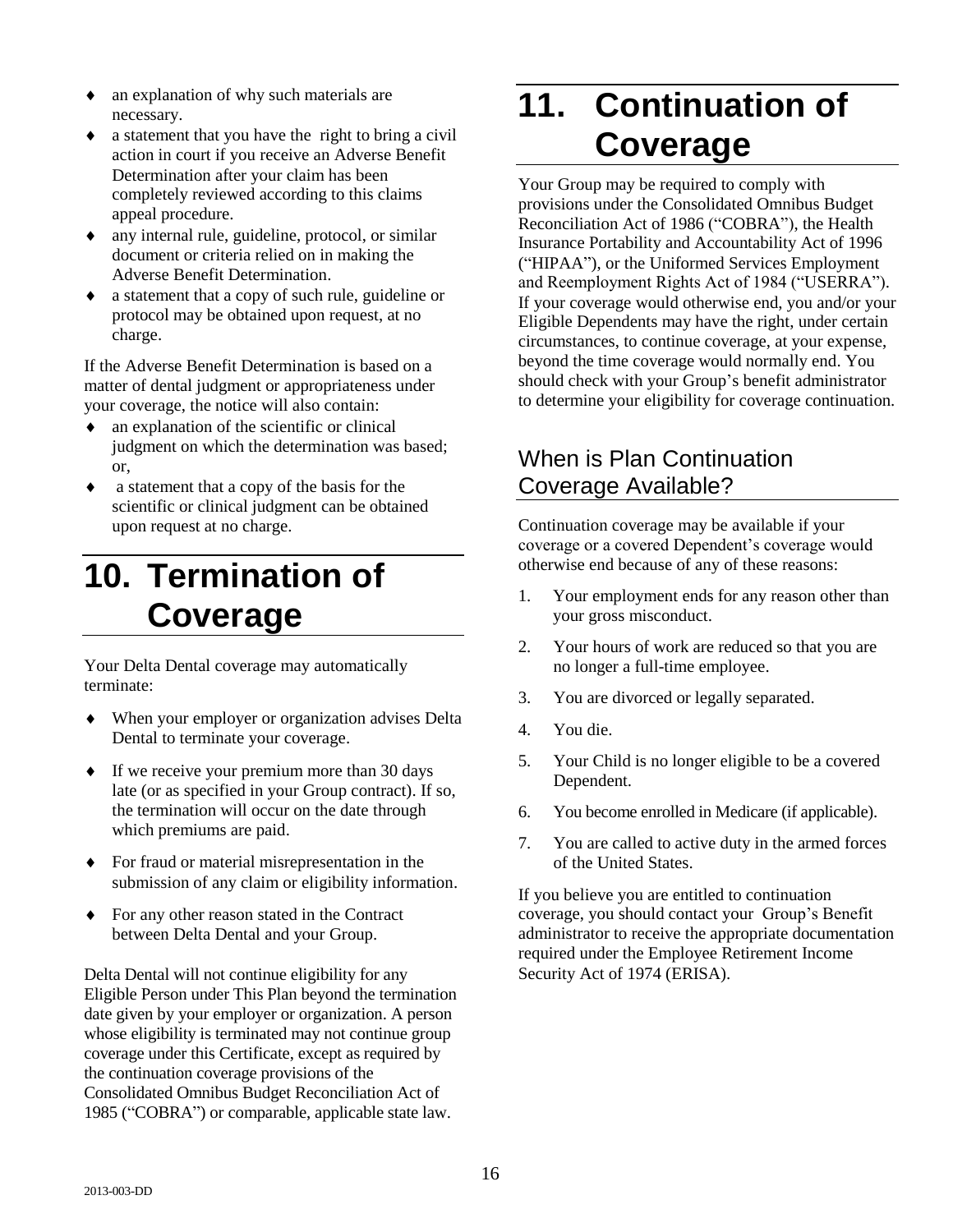# **12. General Provisions**

#### Family and Medical Leave Act of 1993 (FMLA)

Your Group determines whether or not you are eligible for FMLA. If you take FMLA leave, you will retain eligibility for coverage during this period. You and your Eligible Dependents will be considered eligible even if you are not actively working. If the Subscriber does not retain coverage during the leave period, any Eligible Person who was covered immediately prior to the leave may be reinstated upon return to work. In that event, there will be no new waiting period for pre-existing conditions.

## Privacy of Your Health Information

#### Health Insurance Portability and Accountability Act (HIPAA)

Delta Dental is committed to protecting your health information. You may obtain a copy of our HIPAA Notice of Privacy Practices by contacting us at [customerservice@deltadentalky.com.](mailto:customerservice@deltadentalky.com)

#### Children's Health Insurance Program (CHIP)

You may have special enrollment rights under CHIP. You should ask your Group's benefit administrator if you are eligible. Under the law, you and your Eligible Dependents not enrolled in the plan have the right to request enrollment . This must be done within 60 days of when you or your Eligible Dependents are terminated from Medicaid or state CHIP coverage as a result of loss of eligibility or if you or your Eligible Dependents become eligible for a premium assistance subsidy under Medicaid or state CHIP. You should notify your Group's benefit administrator if you are eligible for this special enrollment.

#### Assignment

Services and payments to Eligible Persons are for the personal benefit of those persons. You cannot transfer or assign payments other than to allow us to make direct payments to Participating Dentists.

## Subrogation and Right of Reimbursement

Subrogation happens when you or your Eligible Dependents are involved in an automobile accident or require Covered Services that may entitle you to recover damages from a third party.

Delta Dental may have the right to be paid any amount you recover up to the amount we paid under This Plan.

You agree that Delta Dental has first priority in any payment an Eligible Person receives from someone else or that person's insurance company. We may exercise our right to direct recovery against the Eligible Person. You or your legal representative must do whatever is necessary to enable us to exercise our rights. You also agree to do nothing that could harm our right to recover.

#### Obligation to Assist in Delta Dental's Reimbursement Activities

You and your Eligible Dependents are required to provide Delta Dental with:

- any information concerning other insurance coverage that may be available. (This includes automobile, home, and other liability insurance coverage, and coverage under another group health plan; and,
- the identity of any other person or entity, and his or her insurers (if known), that may be obligated to provide payments or benefits for the same Covered Services for which Delta Dental made payments.

You and your Eligible Dependents are required to:

- cooperate fully with us to exercise our right to subrogation and reimbursement.
- refrain from doing anything to prejudice those rights (such as settling a claim against another party without notifying Delta Dental, or not including Delta Dental as a co-payee of any settlement amount).
- sign any document deemed by Delta Dental to be relevant in protecting our subrogation and reimbursement rights.
- provide relevant information when requested.

The term "information" includes any documents, insurance policies, police or other investigative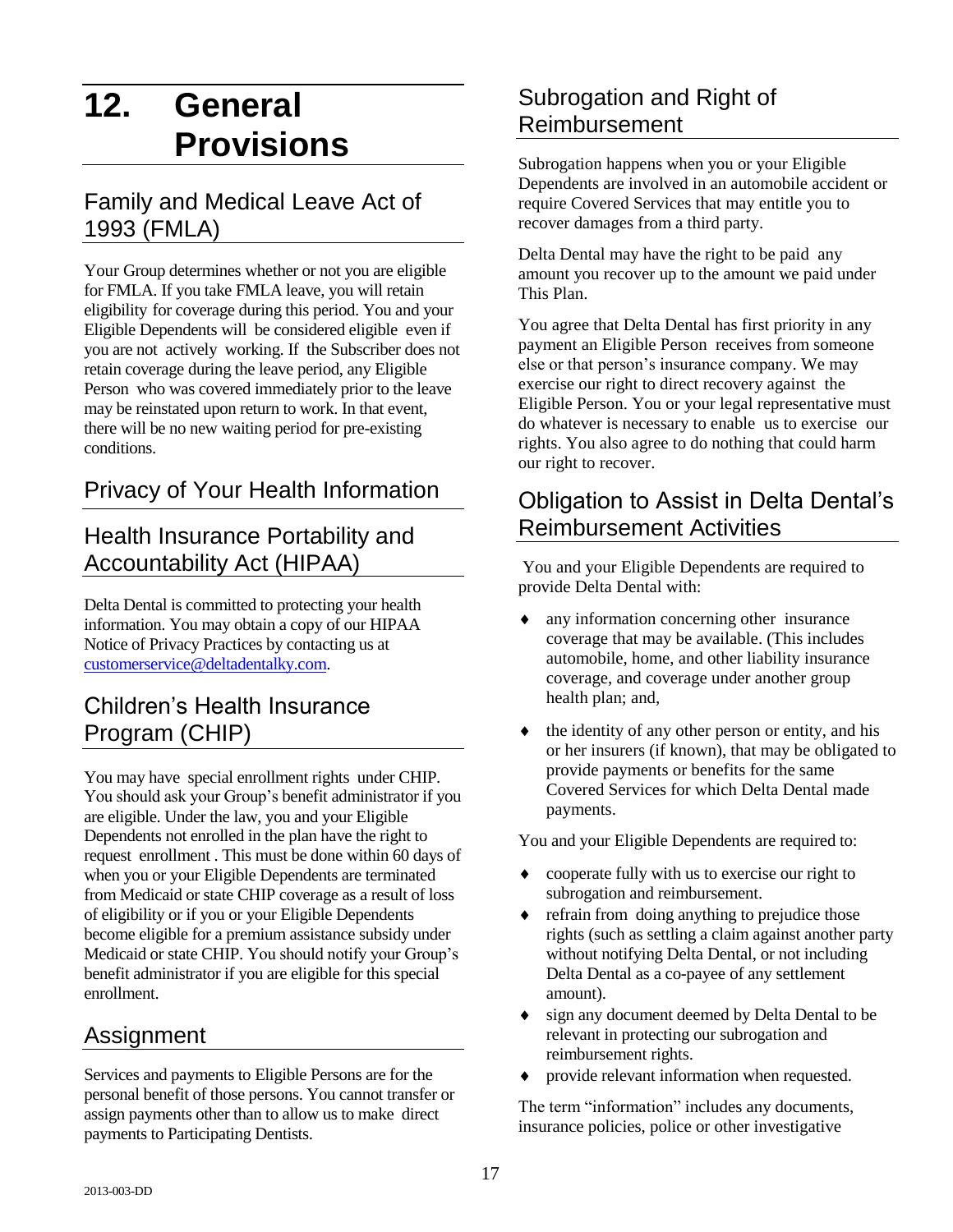reports, and any other facts that we may reasonably request. Failure by an Eligible Person to cooperate with Delta Dental in the exercise of these rights may result in a reduction of future benefit payments available to you under This Plan in an amount up to the total amount paid by us, but for which we were not reimbursed.

## Dentist-Patient Relationship

You are free to choose any Dentist. However, you should keep in mind the differences in payment levels between Participating and Non-participating Providers. We do not recommend or warrant any Dentist and a Dentist may decline to provide care to you for any lawful reason. Each Dentist maintains the dentistpatient relationship with the patient and is solely responsible to the patient for dental advice and treatment and any resulting liability.

Delta Dental contracts with Participating Dentists in order to reduce dental care costs. We are not responsible or liable for the furnishing of Covered Services, but merely for the payment of them under the terms of This Plan. You will have no claim against us for acts or omissions of any Dentist from whom you receive services. We have no responsibility for any act or omission of any Dentist or the failure or refusal of any Dentist to provide services to you. This Plan does not give anyone any claim, right or cause of action based on what any Dentist or other dental professional does or does not do.

## Loss of Eligibility During Treatment

If an Eligible Person loses eligibility while receiving dental treatment, Delta Dental will only pay for Covered Services received while that person was covered under This Plan.

Certain services begun before the loss of eligibility may be covered if they are completed within a 60-day period from the date of termination. In those cases, Delta Dental evaluates those services in progress to determine what portion may be paid by Delta Dental. The difference between Delta Dental's payment and the total fee for those services is your responsibility.

## Governing Law

This Certificate will be governed by and interpreted under the laws of the Commonwealth of Kentucky.

#### Actions

No action on a legal claim arising out of or related to This Plan can be brought within 60 days after notice of the legal claim has been given to Delta Dental, unless prohibited by applicable state law. In addition, no action can be brought more than three years after the legal claim first arose or after expiration of the applicable statute of limitations, if longer. Any person seeking to do so will be deemed to have waived that person's right to bring suit on such legal claim. This provision does not preclude you from seeking a decision from a jury trial once all administrative appeals have been exhausted.

## Change of Certificate or Contract

Delta Dental may amend your Certificate or Summary of Dental Plan Benefits or adjust the premiums from time to time. We will inform the Group in writing at least 30 days before any amendment goes into effect. No agent or other person has the authority to change any provisions in this Certificate, Summary of Dental Plan Benefits or the provisions of the contract on which it is based. No change in this Certificate or Summary of Dental Plan Benefits will be effective until approved, in writing, by an officer of Delta Dental.

#### Change of **Status**

You must notify Delta Dental, through your Group, of any event that changes the status of an Eligible Person. These events include, marriage, birth, death, divorce, and entrance into military service.



## Right of Recovery Due to Fraud

We have the right to recover from any eligible Person any payment that we make because of fraud or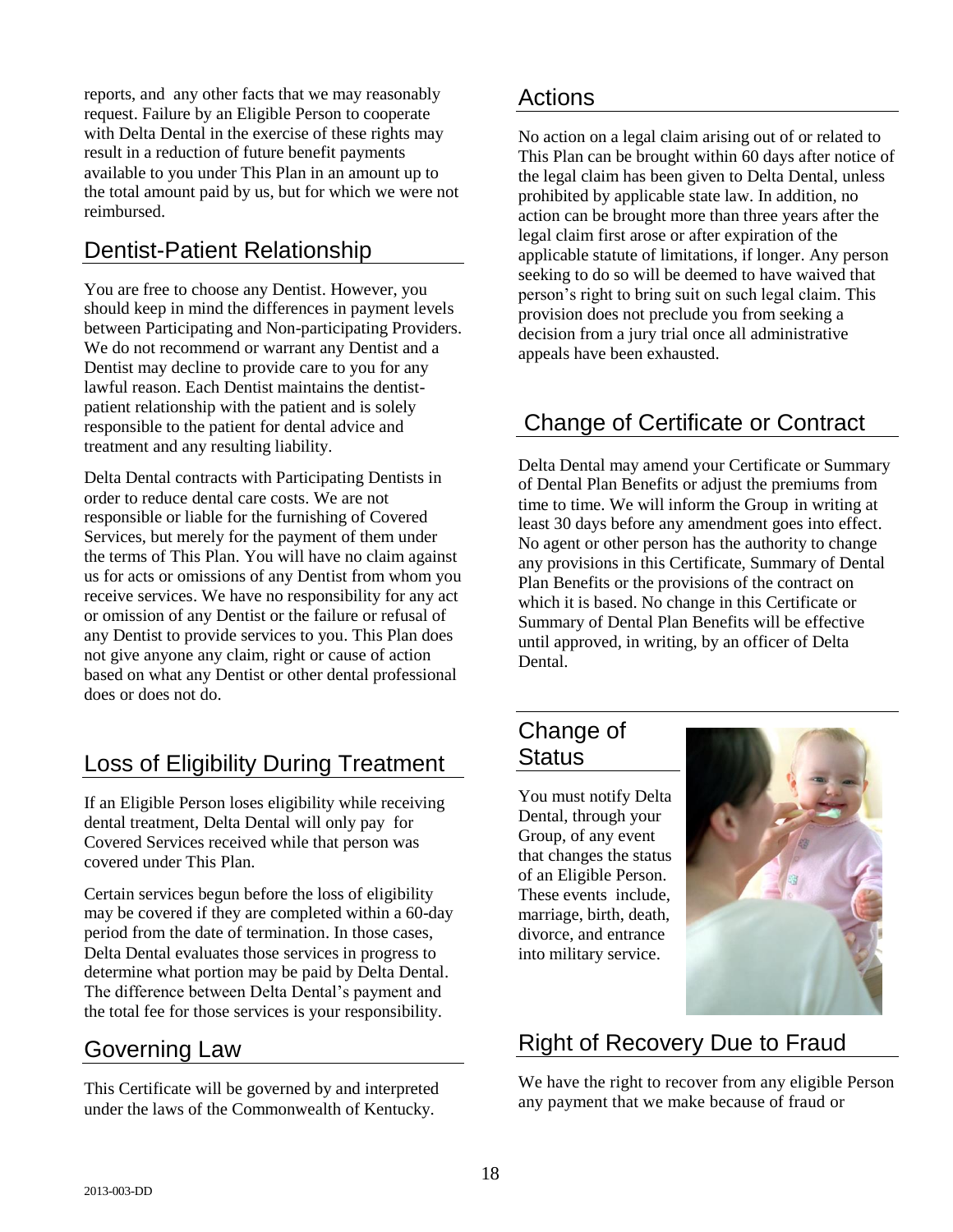material misrepresentation. This includes any payment for:

- services that were sought or received under fraudulent, false, or misleading circumstances.
- a claim that contains false or misrepresented information.
- a claim that is determined to be fraudulent due to the acts of any Eligible Person.

We may recover any payments made to any Eligible Person that were based on false, fraudulent, misleading, or misrepresented information. We may deduct that amount from any payments properly due to an Eligible Person. We will provide an explanation of any payment being recovered at the time we make the deduction.

### Legally Mandated Benefits

Any law that requires broader coverage or more favorable treatment for Eligible Persons than is provided by This Plan controls over This Plan.